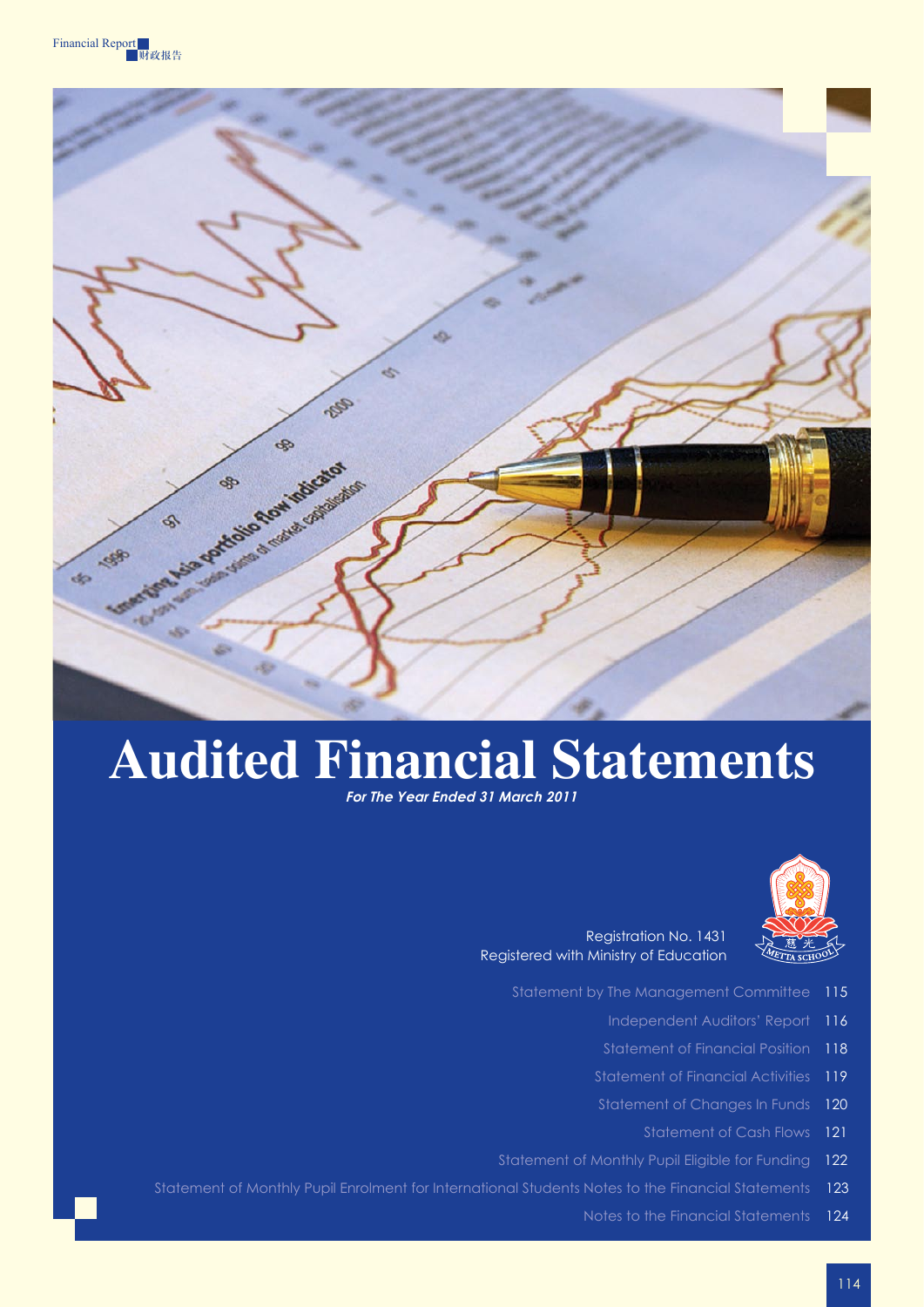# **Statement by The Management Committee**

In the opinion of the Management Committee, the accompanying financial statements set out on pages 118 to 138 are drawn up so as to give a true and fair view of the state of affairs of the School as at 31 March 2011 and of its results of financial activities, the changes in funds and cash flows of the School for the year then ended.

At the date of this statement, there are reasonable grounds to believe that the School will be able to pay its debts as and when they fall due.

The Management Committee, comprising the following, authorised the issue of these financial statements on 4 August 2011.

| Chairman                             | Ven Shi Fa Zhao        |
|--------------------------------------|------------------------|
| School supervisor                    | Ven Shi Pu En          |
| Secretary                            | Yong Soo Cheng         |
| Treasurer                            | <b>Tan Ming Yong</b>   |
| Member                               | Ee Tiang Hwee          |
| Member                               | Lau Swee Eng           |
| Member                               | Lim Yew Si             |
| Member                               | Tan Yen Kee            |
| Member                               | Poh Yong Meng, Stephen |
| Ministry of Education representative | Jean Sia               |
|                                      |                        |

For and on behalf of the Management Committee,

Yong Soo Cheng Tan Ming Yong Secretary / Principal Honorary Treasurer

Singapore, 4 August 2011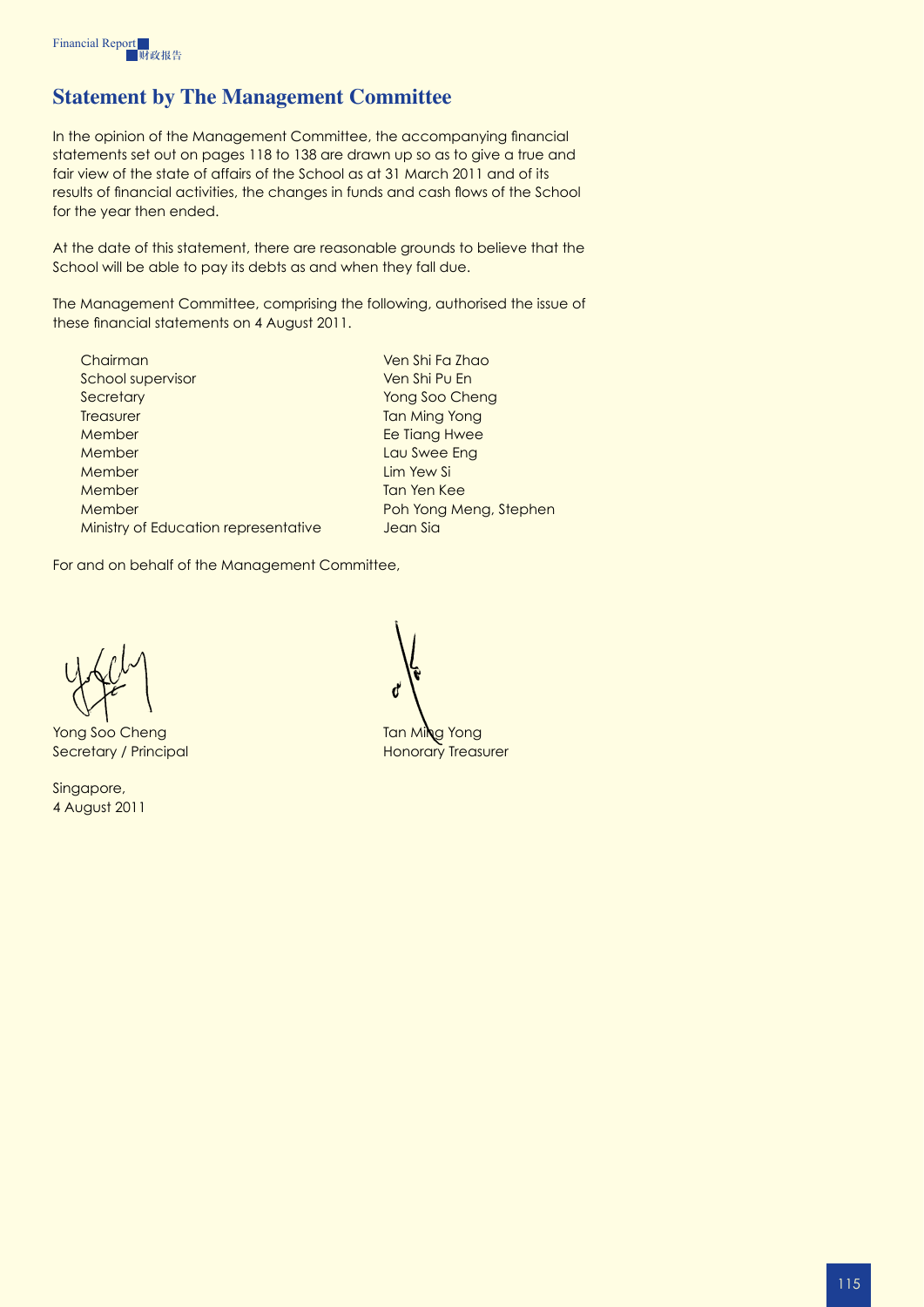# **Independent Auditors' Report to the Members of Metta School**

We have audited the financial statements of **Metta School** (the "School") set out on pages 118 to 138, which comprise the statement of financial position as at 31 March 2011, the statement of financial activities, statement of changes in funds, statement of cash flows, statement of monthly pupil eligible for funding and statement of monthly enrolment for international students for the year then ended, and a summary of significant accounting policies and other explanatory notes.

#### *Management's Responsibility for the Financial Statements*

Management is responsible for the preparation and fair presentation of these financial statements in accordance with the provisions of the Singapore Financial Reporting Standards. This responsibility includes:

- (a) devising and maintaining a system of internal accounting controls sufficient to provide a reasonable assurance that assets are safeguarded against loss from unauthorised use or disposition; and transactions are properly authorised and that they are recorded as necessary to permit the preparation of true and fair profit and loss accounts and balance sheets and to maintain accountability of assets;
- (b) selecting and applying appropriate accounting policies; and
- (c) making accounting estimates that are reasonable in the circumstances.

#### *Auditors' Responsibility*

Our responsibility is to express an opinion on these financial statements based on our audit. We conducted our audit in accordance with Singapore Standards on Auditing. Those Standards require that we comply with ethical requirements and plan and perform the audit to obtain reasonable assurance as to whether the financial statements are free of material misstatement.

An audit involves performing procedures to obtain evidence about the amounts and disclosures in the financial statements. The procedures selected depend on the auditor's judgement, including the assessment of the risks of material misstatement of the financial statements, whether due to fraud or error. In making those risk assessments, the auditor considers internal controls relevant to the entity's preparation and fair presentation of the financial statements in order to design audit procedures that are appropriate in the circumstances, but not for the purpose of expressing an opinion on the effectiveness of the entity's internal controls. An audit also includes evaluating the appropriateness of accounting policies used and the reasonableness of accounting estimates made by management, as well as evaluating the overall presentation of the financial statements.

We believe that the audit evidence that we have obtained is sufficient and appropriate to provide a basis for our audit opinion.

#### *Opinion*

In our opinion,

- (a) the financial statements of the School are properly drawn up in accordance with the provisions of the Singapore Financial Reporting Standards so as to present fairly the state of affairs of **Metta School** as at 31 March 2011, and the results of the financial activities, the changes in funds and cash flows of the School for the financial year ended on that date; and
- (b) the accounting and other records required by the regulations enacted by Ministry of Education and the National Council of Social Services, as well as of any agreement signed with the Ministry of Education, to be kept by the School have been properly kept in accordance with those regulations.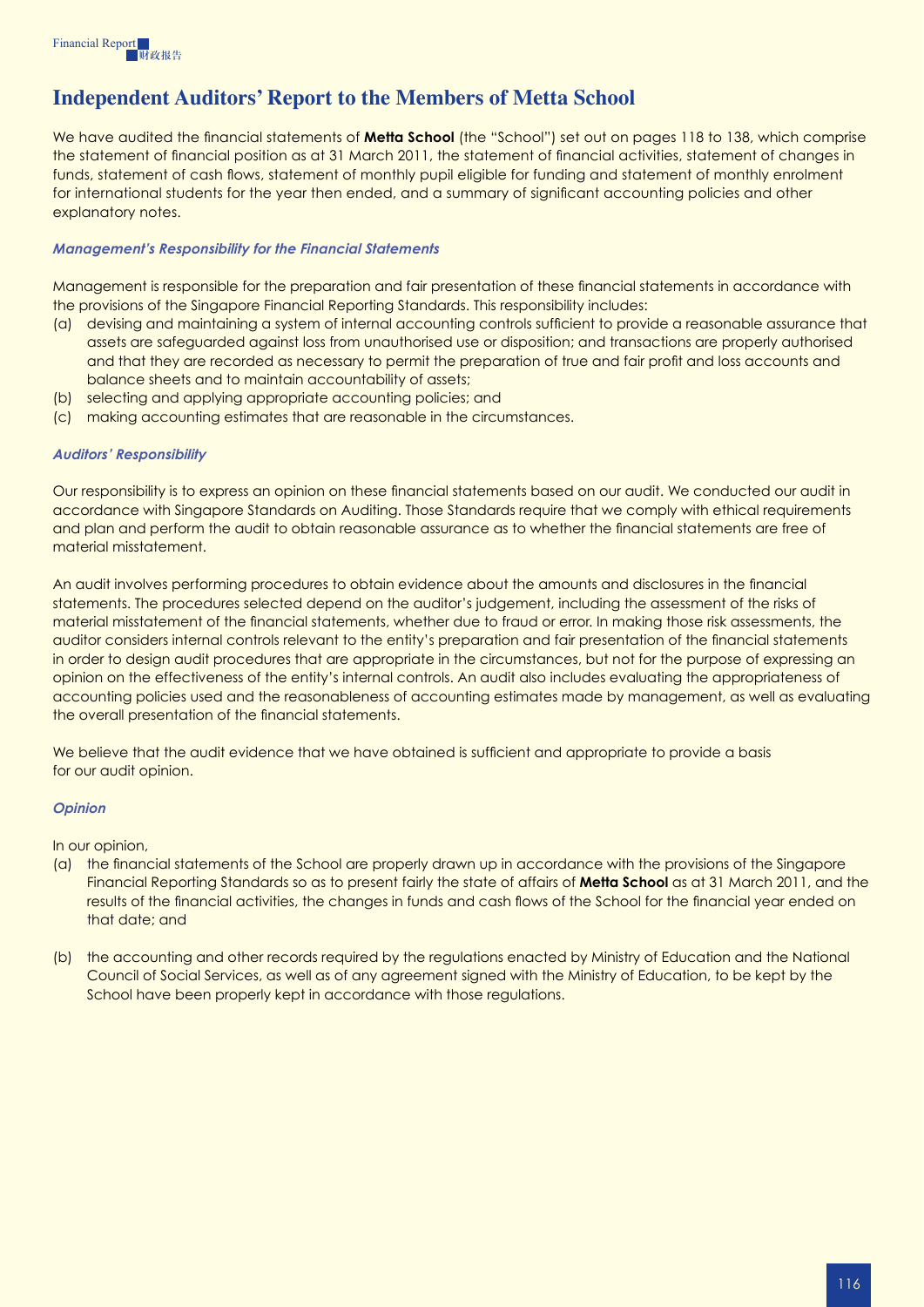# **Independent Auditors' Report to the Members of Metta School (Cont'd)**

#### *Report on other Legal and Regulatory Requirements*

During the course of our audit, nothing has come to our attention that caused us to believe that during the year:

- (i) the receipts, expenditure and investment of monies; and
- (ii) the acquisition and disposal of assets by the School;

have not been carried out in accordance to the Rules and Regulations issued by the Ministry of Education and the National Council of Social Services, as well as of any agreement signed with the Ministry of education; nor that

(iii) the donations and other receipts of the School were not used for approved projects and the purposes intended.

**Fiducia LLP** Certified Public Accountants

Singapore, 4 August 2011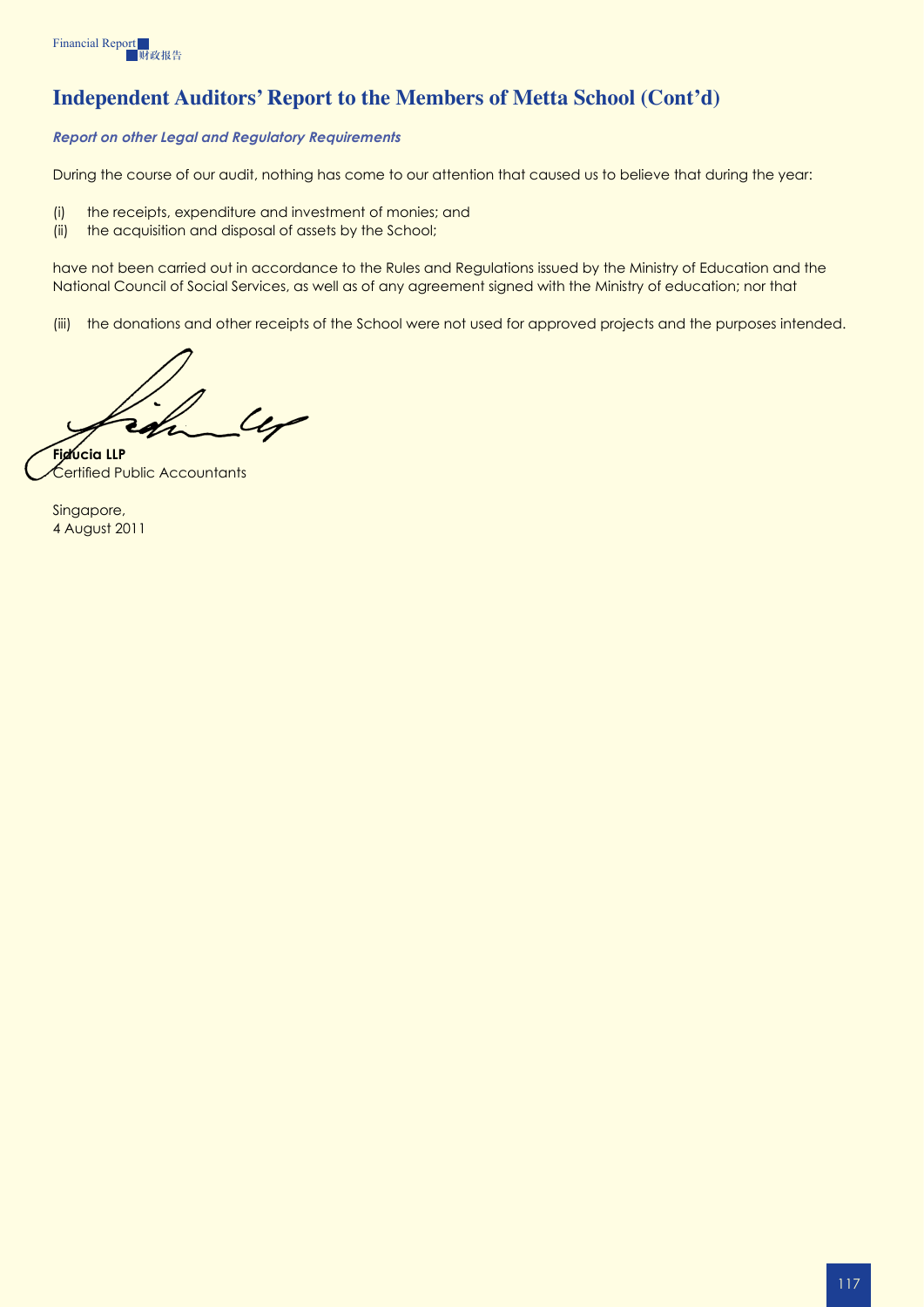

# **Statement of Financial Position**

*As at 31 March 2011* 

|                                  |                | 2011        | 2010          |
|----------------------------------|----------------|-------------|---------------|
|                                  | <b>Note</b>    | \$          | $\frac{1}{2}$ |
|                                  |                |             |               |
| <b>ASSETS</b>                    |                |             |               |
| <b>Current assets</b>            |                |             |               |
| Cash and cash equivalents        | $\overline{4}$ | 9,929,992   | 8,540,277     |
| Trade and other receivables      | 5              | 49,704      | 116,268       |
| Inventories                      | 6              | 139         | 157           |
|                                  |                | 9,979,835   | 8,656,702     |
| <b>Non-current assets</b>        |                |             |               |
| Property, plant and equipment    | $\overline{7}$ | 7,537,715   | 7,543,258     |
|                                  |                |             |               |
| <b>Total Assets</b>              |                | 17,517,550  | 16,199,960    |
| <b>LIABILITIES</b>               |                |             |               |
| <b>Current liabilities</b>       |                |             |               |
| Trade and other payables         | $\, 8$         | 291,719     | 167,698       |
| Deferred capital grants          | 9              | 57,159      | 57,059        |
|                                  |                | 348,878     | 224,757       |
|                                  |                |             |               |
| <b>Non-current liabilities</b>   |                |             |               |
| Deferred capital grants          | 9              | $\mathbf 0$ | 57,173        |
| <b>Total liabilities</b>         |                | 348,878     | 281,930       |
|                                  |                |             |               |
| <b>NET ASSETS</b>                |                | 17,168,672  | 15,918,030    |
| <b>FUNDS</b>                     |                |             |               |
| <b>Unrestricted funds</b>        |                |             |               |
| Accumulated general fund         | 10             | 5,846,220   | 5,621,013     |
| <b>Restricted funds</b>          |                |             |               |
| Project fund                     | 11             | 1,236,469   | 894,719       |
| Sinking fund                     | 12             | 1,637,092   | 1,286,089     |
| Student assistance fund          | 13             | 901,180     | 604,651       |
| Curriculum enhancement fund      | 14             | 20,809      | 1,159         |
| Opportunity fund                 | 15             | 16,003      | 10,971        |
| Project reserves                 | 16             | $\mathbf 0$ | 8,840         |
| School building fund             | 17             | 7,337,400   | 7,317,591     |
| School building fund - extension | 18             | 988         | 0             |
| Staff training vote fund         | 19             | 172,511     | 172,997       |
|                                  |                | 11,322,452  | 10,297,017    |
| <b>Total funds</b>               |                | 17,168,672  | 15,918,030    |

*The accompanying notes form an integral part of these financial statements.*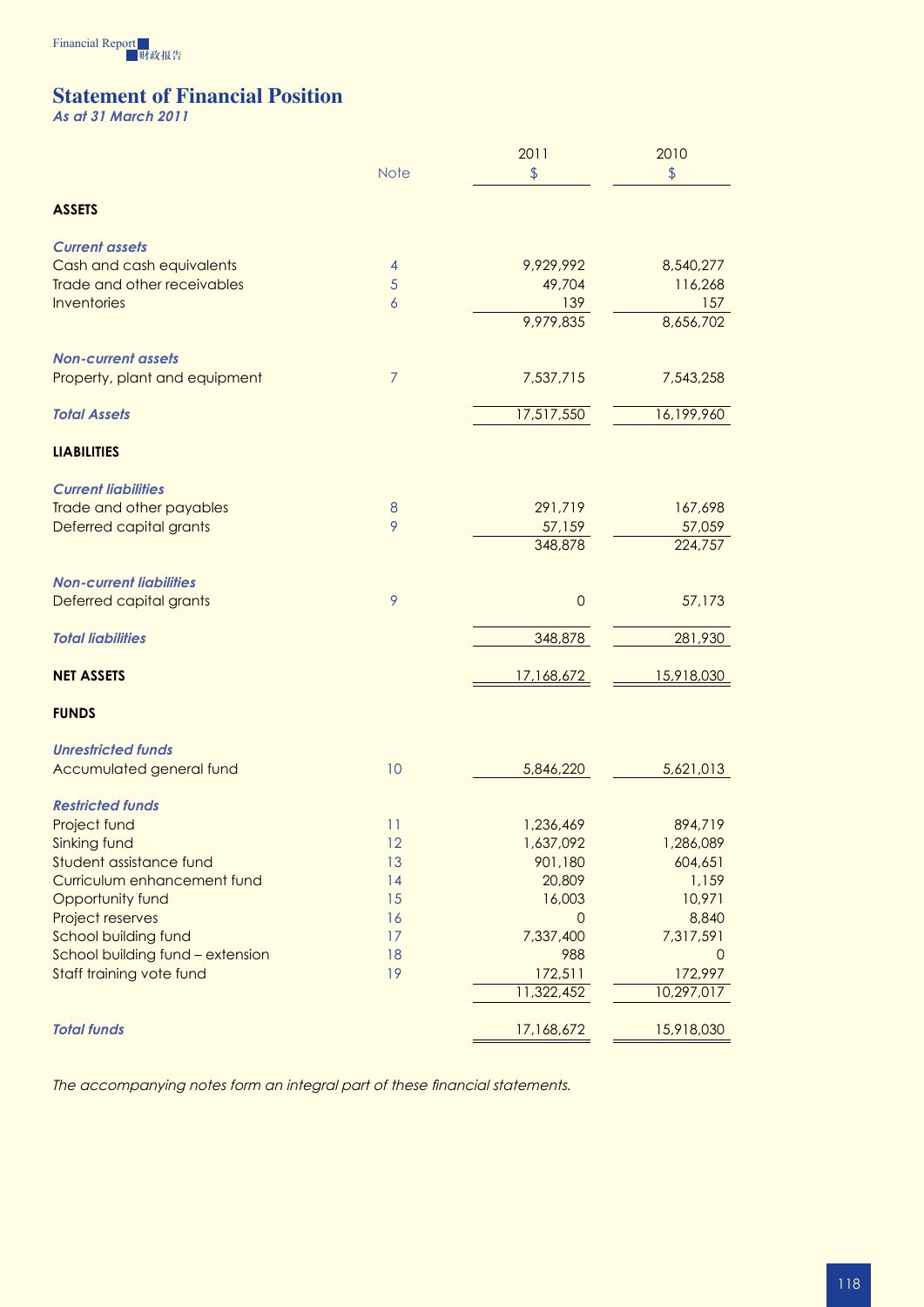

# **Statement of Financial Activities**

*For the financial year ended 31 march 2011*

|                                            |                | 2011      | 2010           |
|--------------------------------------------|----------------|-----------|----------------|
|                                            | <b>Note</b>    | \$        | \$             |
| <b>INCOMING RESOURCES</b>                  |                |           |                |
|                                            |                |           |                |
| <b>Unsolicited donations</b>               |                | 200       | 100            |
| <b>Designated donations</b>                | 20             | 10,902    | 14,223         |
| Government grant                           |                | 4,740,079 | 4,872,298      |
| <b>NCSS</b> grant                          |                | 1,131,918 | 1,203,160      |
| <b>NCSS - Supplementary fund</b>           |                | $\Omega$  | 15,020         |
| Singapore Totalisator Board grant          | 22             | 279,178   | 256,224        |
| Government grant - Jobs credit             |                | $\Omega$  | 229,379        |
| MOE - Proto-typing vocational preparations |                | 149,040   | $\overline{0}$ |
| Interest received                          |                | 201       | 259            |
| <b>Fixed deposit interest</b>              |                | 39,029    | 34,717         |
| Fees received - Local students             |                | 88,620    | 98,360         |
| Fees received - Foreign students           |                | 0         | 23,616         |
| Amortisation of deferred capital grant     |                | 219,339   | 258,178        |
| <b>Total incoming resources</b>            |                | 6,658,506 | 7,005,534      |
|                                            |                |           |                |
| <b>LESS: RESOURCES EXPENDED</b>            |                |           |                |
| Communications                             |                | 4,927     | 4,947          |
| <b>Designated expenditures</b>             |                | 10,052    | 14,218         |
| Depreciation                               | $\overline{7}$ | 320,143   | 338,275        |
| Fixed asset written off                    |                | 17        | 18,403         |
| Purchase of equipment and furniture        |                | 17,185    | $\Omega$       |
| Insurance                                  |                | 2,648     | 3,050          |
| Licence fees                               |                | 100       | 100            |
| Maintenance                                |                | 92,204    | 134,937        |
| Proto-typing of vocational preparation     |                | 4,438     | $\Omega$       |
| Pupil welfare                              |                | 99,833    | 46,628         |
| Professional fees and other services       |                | 45,006    | 32,771         |
| Pre-vocational program                     |                | 89,209    | 63,914         |
| Recruitment                                |                | 3,547     | 785            |
| Rental of equipment                        |                | 2,871     | 3,883          |
| Supplies and materials                     |                | 157,043   | 142,840        |
| <b>School functions</b>                    |                | 84,676    | 57,115         |
| Security guards                            |                | 16,365    | 12,341         |
| Salaries and allowances                    |                | 4,074,673 | 3,296,856      |
| <b>Staff welfare</b>                       |                | 105,117   | 49,684         |
| <b>Transport claims</b>                    |                | 7,192     | 2,975          |
| <b>Utilities</b>                           |                | 117,247   | 94,110         |
| <b>Total resources expended</b>            |                | 5,254,493 | 4,317,832      |
|                                            |                |           |                |
| <b>Surplus for the year</b>                |                | 1,404,013 | 2,687,702      |

*The accompanying notes form an integral part of these financial statements.*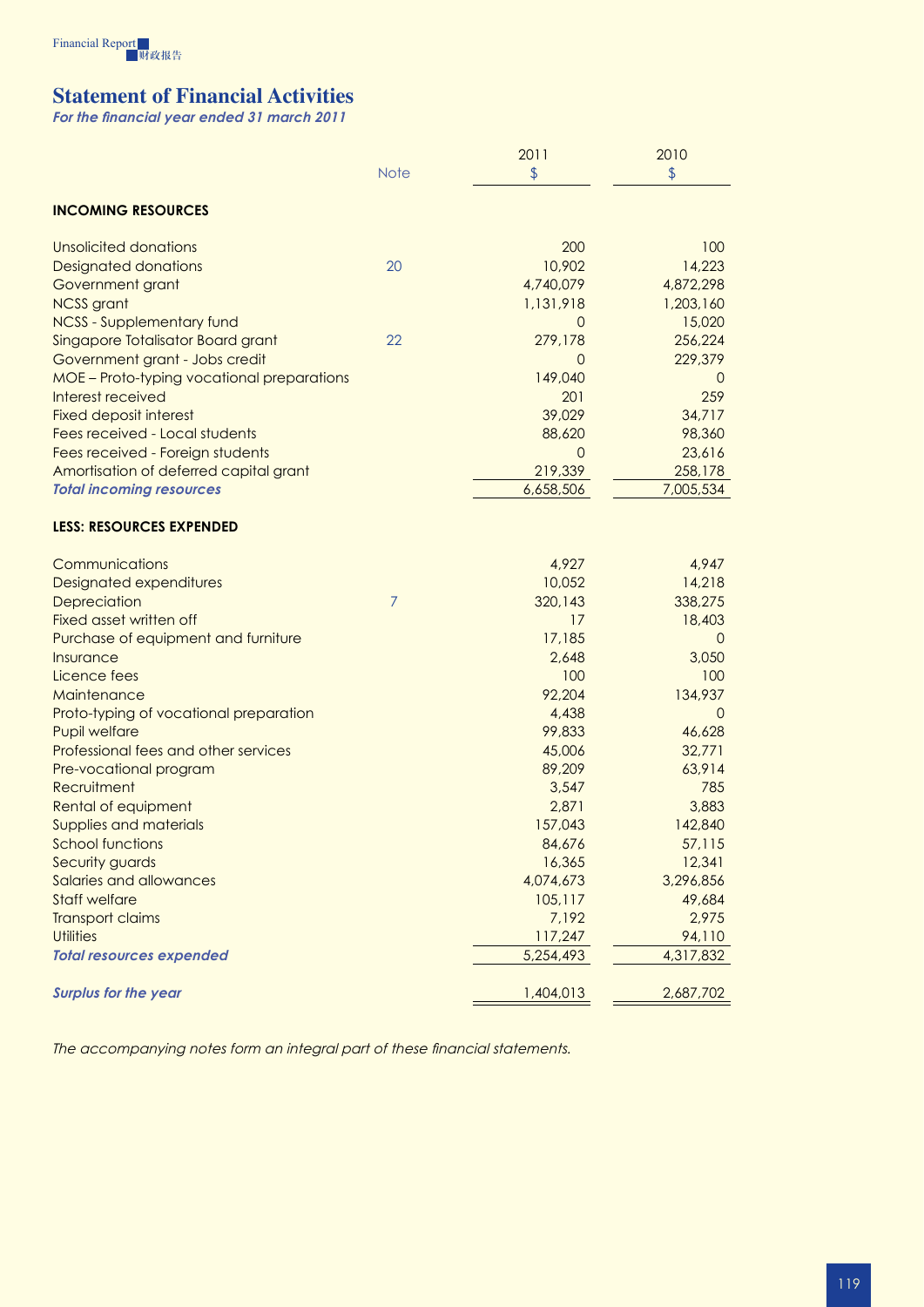|                                         | funds       |                         |           |                   |                         | <b>Restricted funds</b> |                   |                  |           |           |                   |
|-----------------------------------------|-------------|-------------------------|-----------|-------------------|-------------------------|-------------------------|-------------------|------------------|-----------|-----------|-------------------|
|                                         |             |                         |           |                   |                         |                         |                   |                  | School    |           |                   |
|                                         | Accumulated |                         |           | Student           | Curriculum              |                         |                   | School           | building  | Staff     |                   |
|                                         | general     | Project                 | Sinking   | assistance        | enhancement Opportunity |                         | Project           | building<br>fund | $fund -$  | training  |                   |
|                                         | fund        | fund                    | fund      | fund              | fund                    | fund                    | reserves          |                  | Extension | vote fund | Total             |
|                                         |             |                         |           | $\leftrightarrow$ | $\leftrightarrow$       | $\leftrightarrow$       | $\leftrightarrow$ |                  |           |           | $\leftrightarrow$ |
| 2010                                    |             |                         |           |                   |                         |                         |                   |                  |           |           |                   |
| <b>Balance at beginning of the year</b> | 5,621,013   | 894,719                 | 1,286,089 | 604,651           | 1,159                   | 10,971                  | 8,840             | 7,317,591        |           | 172,997   | 5,918,030         |
| Surplus / (Deficit) for the year        | 1,404,013   | (9, 253)                |           | (54, 474)         | 19,650                  | 5,032                   | (8, 840)          | 19,809           | 988       | (486)     | 1,376,439         |
| Adjustments to grant funding            | (125, 797)  |                         |           |                   |                         |                         |                   |                  |           |           | (125, 797)        |
| Transfers from/(to) of funds            | (1,053,009) | 351,003                 | 351,003   | 351,003           |                         |                         |                   |                  |           |           | $\circ$           |
| <b>Balance at end of the year</b>       | 5,846,220   | $1,236,469$ $1,637,092$ |           | 901,180           | 20,809                  | 16,003                  |                   | 7,337,400        | 988       | 172,511   | 17,168,672        |
| 2010                                    |             |                         |           |                   |                         |                         |                   |                  |           |           |                   |
| <b>Balance at beginning of the year</b> | 4,305,569   | 357,179                 | 748,549   | 380,920           |                         | 5,453                   | 28,844            | 7,479,856        |           | 137,215   | 13,443,585        |
| Surplus for the year                    | 2,687,702   |                         |           | (45,039)          | 1,159                   | 5,518                   | 20,004)           | 162,265)         |           | 35,782    | 2,502,853         |
| Adjustments to grant funding            | (28, 408)   |                         |           |                   |                         |                         |                   |                  |           |           | (28, 408)         |
| Transfers from/(to) of funds            | (1,343,850) | 537,540                 | 537,540   | 268,770           |                         |                         |                   |                  |           |           |                   |
| Balance at end of the year              | 5,621,013   | 894,719                 | 1,286,085 | 268,770           | 1,159                   | 10,97                   | 8,840             | 7,317,59         |           | 172,997   | 15,918,030        |
|                                         |             |                         |           |                   |                         |                         |                   |                  |           |           |                   |

Financial Report Financial Report<br>财政报告 **Statement of Changes In Funds** *For the financial year ended 31 March 2011* 

**Statement of Changes In Funds**<br>For the financial year ended 31 March 2011

**Unrestricted**

Unrestricted

The accompanying notes form an integral part of these financial statements. *The accompanying notes form an integral part of these financial statements.*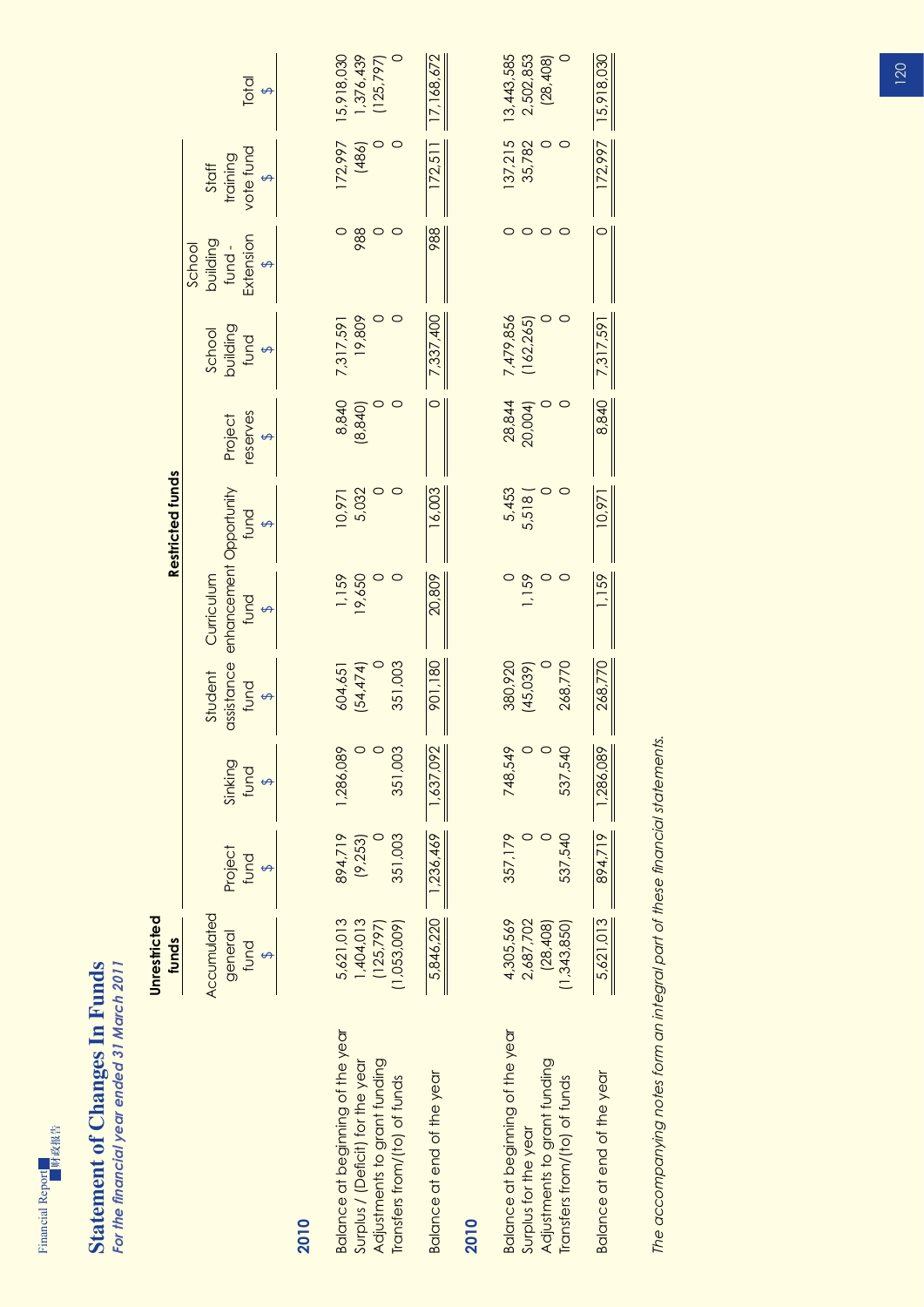

# **Statement of Cash Flows**

*For the financial year ended 31 March 2011* 

|                                                          |             | 2011        | 2010        |
|----------------------------------------------------------|-------------|-------------|-------------|
|                                                          | <b>Note</b> | \$          | \$          |
|                                                          |             |             |             |
| <b>Cash flows from operating activities</b>              |             |             |             |
| Surplus for the year                                     |             | 1,404,013   | 2,687,702   |
| Adjustments for:                                         |             |             |             |
| - Amortisation of deferred capital grant                 |             | (219, 339)  | (258, 178)  |
| - Depreciation                                           | 7           | 320,143     | 338,275     |
| - Fixed asset written off                                |             | 17          | 18,403      |
| - Adjustment to prior year grant funding                 | 10          | (125, 797)  | (28, 408)   |
| - Transfer of surplus to reserved funds                  | 10          | (1,053,009) | (1,343,850) |
| - Interest income                                        |             | (39, 230)   | (34,976)    |
| Operating cash flows before working capital changes      |             | 286,798     | 1,378,968   |
| Changes in operating assets and liabilities              |             |             |             |
| - Inventories                                            |             | 18          | 61          |
| - Trade and other receivables                            |             | 66,564      | (3, 492)    |
| - Trade and other payables                               |             | 124,021     | 41,416      |
| Net cash provided by operating activities                |             | 477,401     | 1,416,953   |
|                                                          |             |             |             |
| <b>Cash flows from investing activities</b>              |             |             |             |
| Purchases of property, plant and equipment               | 7           | (314,617)   | (217,002)   |
| Interest received                                        |             | 39,230      | 34,976      |
| Net cash used in investing activities                    |             | (275, 387)  | (182,026)   |
| <b>Cash flows from financing activities</b>              |             |             |             |
| Increase in deferred capital grants                      |             | 162,266     | 143,523     |
| Increase in project fund                                 |             | 341,750     | 537,540     |
| Increase in sinking fund                                 |             | 351,003     | 537,540     |
| Increase in student assistance fund                      |             | 296,529     | 223,731     |
| Increase in curriculum enhanced fund                     |             | 19,650      | 1,159       |
| Increase in opportunity fund                             |             | 5,032       | 5,518       |
| Decrease in project reserves                             |             | (8,840)     | (20,004)    |
| Increase in school building funds                        |             | 19,809      | 0           |
| Increase in school building funds - extension            |             | 988         | $\Omega$    |
| Increase in staff training vote                          |             | (486)       | 35,782      |
| <b>Net cash used in financing activities</b>             |             | 1,187,701   | 1,464,789   |
| Net (decrease)/increase in cash and cash equivalents     |             | 1,389,715   | 2,699,716   |
| Cash and cash equivalents at beginning of financial year |             | 8,540,277   | 5,840,561   |
| Cash and cash equivalents at end of financial year       | 4           | 9,929,992   | 8,540,277   |
| <b>Cash and cash equivalents comprise:</b>               |             |             |             |
| Cash and bank balances                                   |             | 2,279,663   | 1,923,173   |
| <b>Fixed deposits</b>                                    |             | 7,650,329   | 6,617,104   |
|                                                          | 4           | 9,929,992   | 8,540,277   |

*The accompanying notes form an integral part of the financial statements.*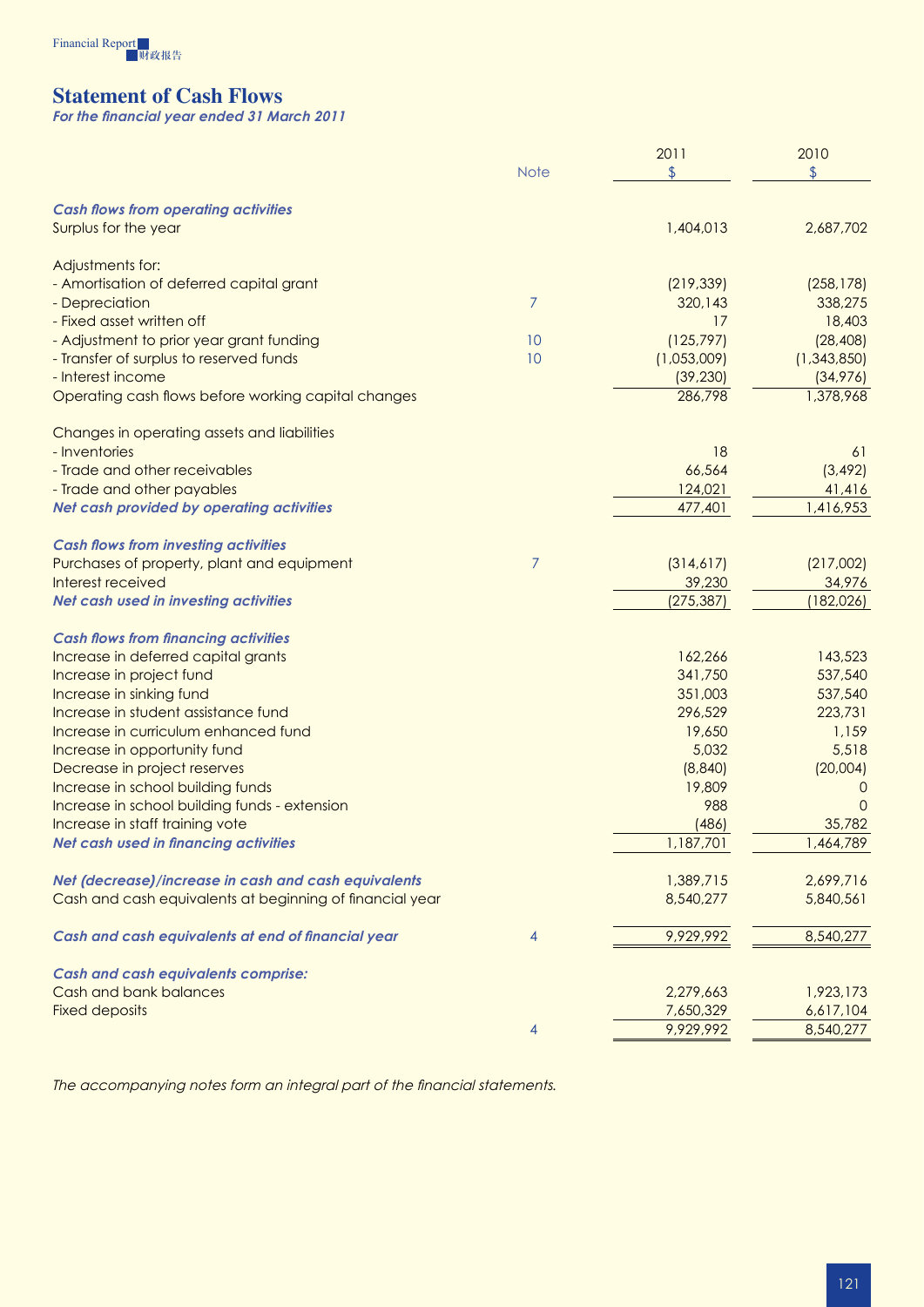

# **Statement of Monthly Pupil Eligible for Funding**

*For the financial year ended 31 March 2011* 

|                  |                   | Number of pupils by<br>disability group * |        |            |            | <b>Number of pupils</b><br>under vocational<br>tracks | <b>Total</b><br>number<br>of pupils |
|------------------|-------------------|-------------------------------------------|--------|------------|------------|-------------------------------------------------------|-------------------------------------|
|                  |                   | (a)                                       |        |            |            | (b)                                                   | $(c=a+b)$                           |
| <b>Period</b>    | MID(J)+MID(S)+ASD | MID(J)                                    | MID(S) | <b>ASD</b> | <b>VOC</b> | <b>VOC-ASD</b>                                        |                                     |
| 1 April 2010     | 350               | 246                                       | 18     | 86         | 52         | $\delta$                                              | 410                                 |
| 1 May 2010       | 347               | 243                                       | 18     | 86         | 52         | 8                                                     | 407                                 |
| 1 June 2010      | 346               | 242                                       | 18     | 86         | 52         | $\delta$                                              | 406                                 |
| 1 July 2010      | 346               | 242                                       | 18     | 86         | 52         | $\delta$                                              | 406                                 |
| 1 August 2010    | 346               | 242                                       | 18     | 86         | 50         | 8                                                     | 404                                 |
| 1 September 2010 | 345               | 242                                       | 18     | 85         | 49         | 8                                                     | 402                                 |
| 1 October 2010   | 346               | 243                                       | 18     | 85         | 49         | 8                                                     | 403                                 |
| 1 November 2010  | 346               | 243                                       | 18     | 85         | 49         | 8                                                     | 403                                 |
| 1 December 2010  | 346               | 243                                       | 18     | 85         | 49         | 8                                                     | 403                                 |
| 1 January 2011   | 326               | 224                                       | 13     | 89         | 70         | 15                                                    | 411                                 |
| 1 February 2011  | 326               | 224                                       | 13     | 89         | 70         | 15                                                    | 411                                 |
| 1 March 2011     | 325               | 223                                       | 13     | 89         | 70         | 15                                                    | 410                                 |

\* Separate columns to be provided for each disability which are:

MID(J) – Mild intellectual disability – Junior pupils

MID(s) – Mild intellectual disability – Senior pupils

ASD – Autism Spectrum Disorder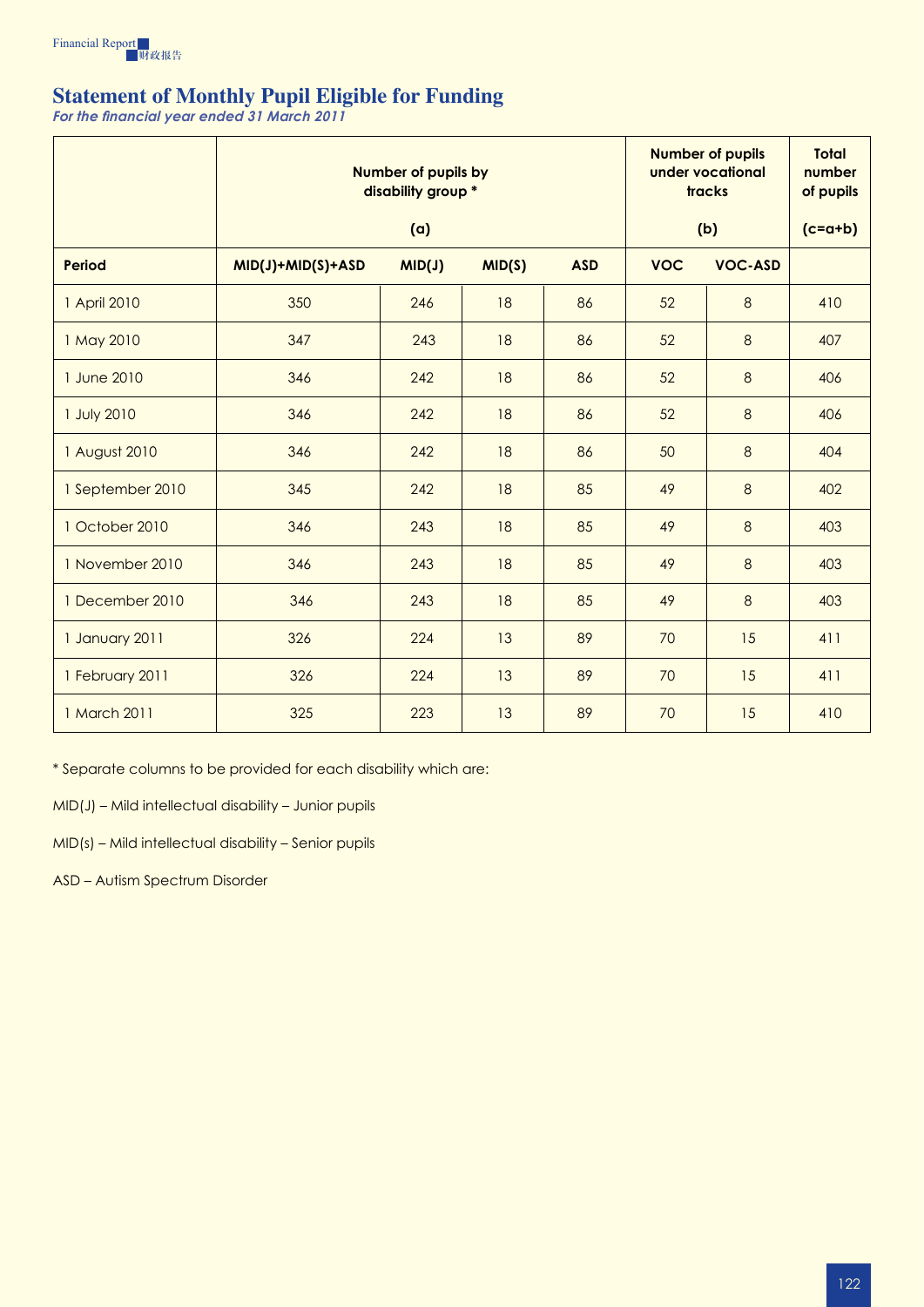

# **Statement of Monthly Pupil Enrolment for International Students**

*For the financial year ended 31 March 2011* 

|                  | <b>Number of</b><br>international pupils * | <b>Number of</b><br>international pupils ** | <b>Total number of</b><br>pupils |
|------------------|--------------------------------------------|---------------------------------------------|----------------------------------|
| <b>Period</b>    | (a)                                        | (b)                                         | $(c=a+b)$                        |
| 1 April 2010     | $\overline{0}$                             | $\mathbf{O}$                                | $\overline{0}$                   |
| 1 May 2010       | $\mathbf 0$                                | $\mathbf{0}$                                | $\mathbf{0}$                     |
| 1 June 2010      | $\mathsf{O}$                               | $\overline{0}$                              | $\mathbf{0}$                     |
| 1 July 2010      | $\overline{0}$                             | $\overline{0}$                              | $\overline{0}$                   |
| 1 August 2010    | $\mathsf{O}$                               | $\overline{0}$                              | $\mathbf{0}$                     |
| 1 September 2010 | $\overline{0}$                             | $\overline{0}$                              | $\overline{0}$                   |
| 1 October 2010   | $\mathbf 0$                                | $\circ$                                     | $\overline{0}$                   |
| 1 November 2010  | $\mathsf{O}\xspace$                        | $\mathsf{O}\xspace$                         | $\overline{0}$                   |
| 1 December 2010  | $\circ$                                    | $\overline{0}$                              | $\circ$                          |
| 1 January 2011   | $\overline{0}$                             | $\mathbf 0$                                 | $\mathbf{0}$                     |
| 1 February 2011  | $\mathbf{0}$                               | $\mathsf{O}\xspace$                         | $\circ$                          |
| 1 March 2011     | $\overline{0}$                             | $\mathbf{O}$                                | $\mathbf 0$                      |

\* International pupils who are children of employment pass holders, skilled workers and diplomatic staff.

\*\* International pupils who are not children of employment pass holders, skilled workers and diplomatic staff.

Note: International pupils are defined as those who are not of Singapore citizen or Permanent Resident Status.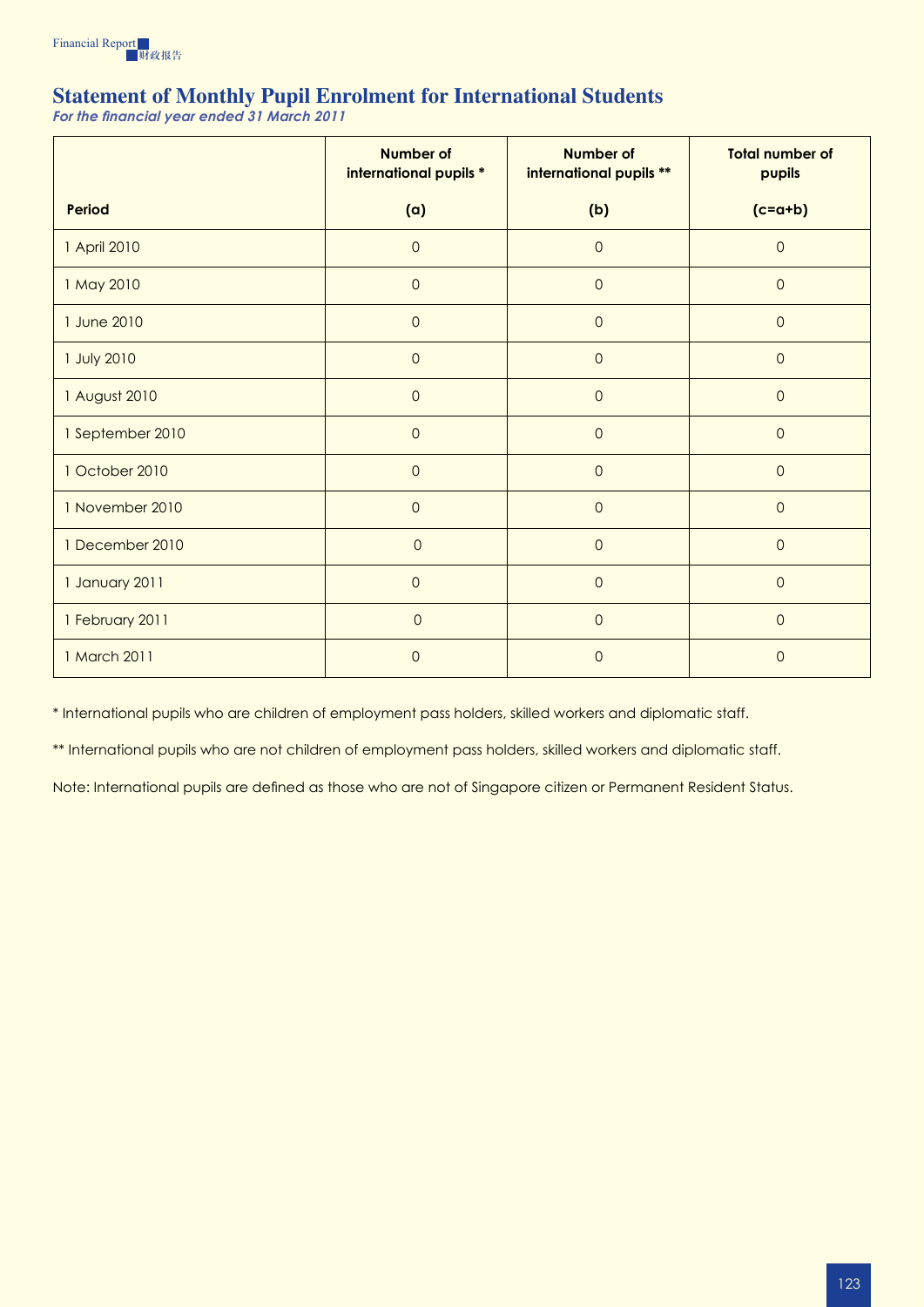

# **Notes to the Financial Statements**

*For the financial year ended 31 March 2011* 

These notes form an integral part of and should be read in conjunction with the accompanying financial statements.

#### **1 GENERAL INFORMATION**

Metta School (the "School") is one of the ten (10) welfare centres provided by Metta Welfare Association which is a registered exempt charity in Singapore.

It is registered with the Ministry of Education (MOE) under the Education Act (Chapter 87) on 16 November 2001.

The registered office and principal place of business of the School is located at 30 Simei Street 1 Singapore 529949.

The objective of the School is to provide special education to mildly intellectually disabled and/or mildly autistic children between ages seven (7) to eighteen (18) who are functioning between IQ range of fifty (50) to seventy (70). Students who can benefit from vocational programmes can continue to school up to twenty one (21) years old.

As at 31 March 2011, the School has 95 (2010: 85) employees.

These financial statements are presented in Singapore Dollar, which is the School's functional currency.

#### **2 Significant accounting policies**

#### *2.1 Basis of preparation*

The financial statements have been prepared in accordance with Singapore Financial Reporting Standard ("FRS"). The financial statements have been prepared under the historical cost convention, except as disclosed in the accounting policies below.

The preparation of these financial statements in conformity with FRS requires Management to exercise its judgement in the process of applying the School's accounting policies. It also requires the use of certain critical accounting estimates and assumptions that affects the reported amounts of assets and liabilities and disclosure of contingent assets and liabilities at the date of the financial statements, and the reported amounts of income and expenses during the financial year. Although these estimates are based on Management Committee's best knowledge of current events and actions, actual results may ultimately differ from those estimates.

The areas involving a higher degree of judgement or complexity, or areas where assumptions and estimates are significant to the financial statements are disclosed in Note 3.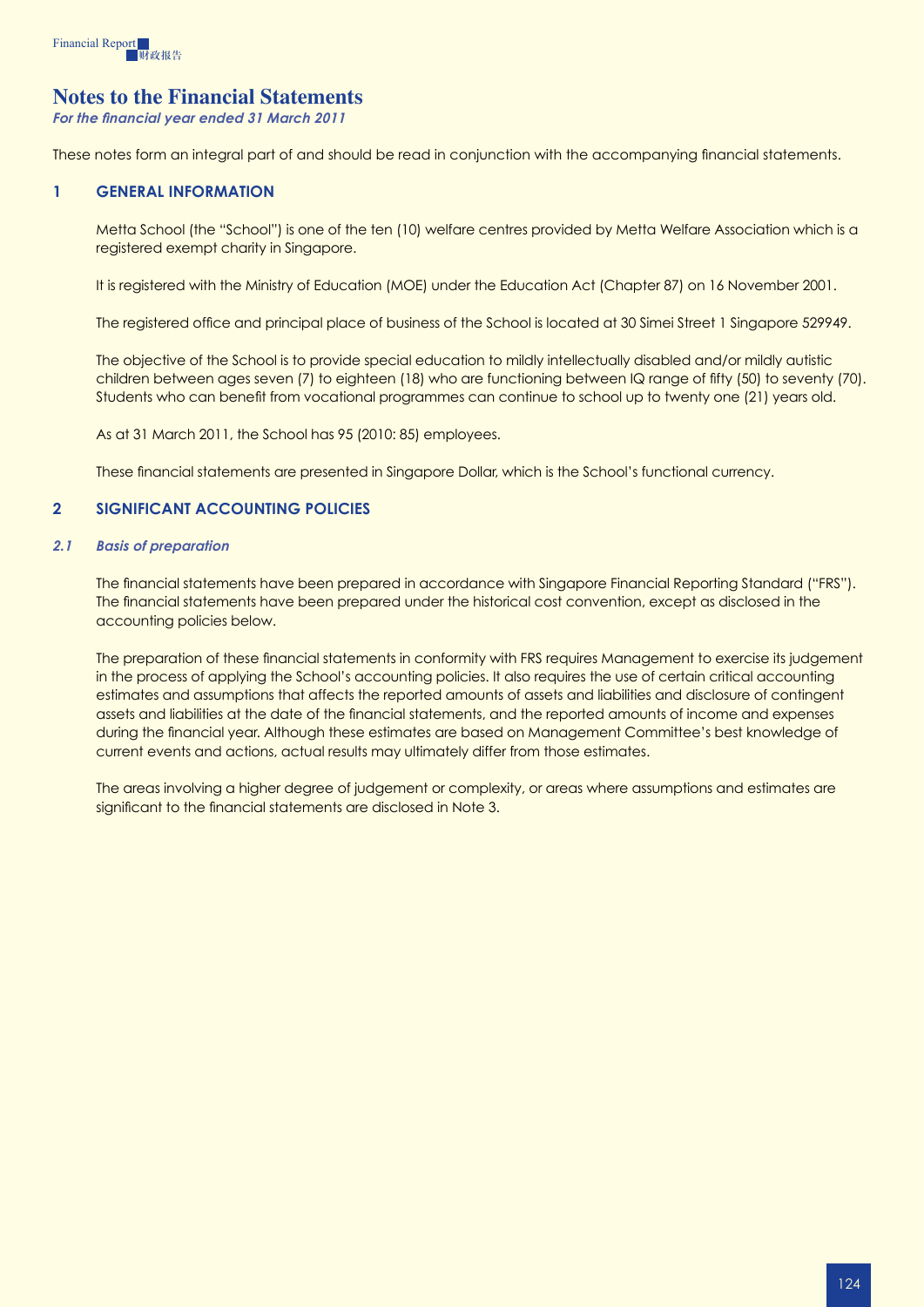#### *2.1 Interpretations and amendments to published standards effective in 2010*

The School has adopted the new or revised FRS and Interpretations to FRS (INT FRS) that are mandatory for application from that date. Changes to the School's accounting policies have been made as required, in accordance with the relevant transitional provisions in the respective FRS and INT FRS. The following are the FRS and INT FRS that are relevant to the School:

| <b>FRS</b>       | <b>Effective Date</b> | <b>Title</b>                                                    |
|------------------|-----------------------|-----------------------------------------------------------------|
| FRS 1            | 1.1.2009              | Presentation of financial statements                            |
| FRS <sub>2</sub> | 1.1.2009              | Inventories                                                     |
| FRS <sub>7</sub> | 1.1.2009              | Cash flow statements                                            |
| FRS <sub>8</sub> | 1.1.2009              | Accounting policies, changes in accounting estimates and errors |
| <b>FRS 10</b>    | 1.1.2007              | Events after the balance sheet date                             |
| <b>FRS 16</b>    | 1.1.2009              | Property, plant and equipment                                   |
| <b>FRS 17</b>    | 1.1.2007              | Leases                                                          |
| <b>FRS 18</b>    | 1.1.2005              | Revenue                                                         |
| <b>FRS 19</b>    | 1.1.2009              | <b>Employee benefits</b>                                        |
| <b>FRS 24</b>    | 1.1.2006              | Related party disclosures                                       |
| <b>FRS 32</b>    | 1.2.2007              | <b>Financial instruments: Presentation</b>                      |
| <b>FRS 32</b>    | 1.2.2009              | Financial instruments: Presentation (Amendments)                |
| <b>FRS 36</b>    | 1.1.2009              | Impairment of assets                                            |
| <b>FRS 37</b>    | 1.1.2006              | Provisions, contingent liabilities and contingent assets        |
| <b>FRS 39</b>    | 1.1.2005              | Financial instruments: recognition and measurement              |
| <b>FRS 107</b>   | 1.1.2009              | <b>Financial instruments: Disclosures</b>                       |

The adoption of the above revised FRS did not result in any substantial changes to the School's accounting policies.

#### *2.2 Revenue recognition*

Revenue comprises the fair value of the consideration received or receivable for the services rendered in the ordinary course of the School's activities. Revenue is recognised as follows:

- 2.2.1 Fees are recognised over the period of instruction. Amounts of fees relating to future periods of instruction are included in fees received in advance.
- 2.2.2 Donations are recognized in the statement of financial activities upon receipt. Donations-inkind are recognised when the fair value of the assets received can be reasonably ascertained.
- 2.2.3 Interest income is recognised on a time-proportion basis using the effective interest method.

#### *2.3 Government grants*

Grants from the government are recognized as a receivable at their fair value when there is reasonable assurance that the grant will be received and the Company will comply with all the attached conditions. Government grants receivable are recognized as income over the periods necessary to match them with the related costs which they are intended to compensate, on a systematic basis. Government grants relating to expenses are shown separately as other income.

Government grants relating to assets are recognised as deferred capital grant and is amortised over the estimated useful life of the relevant asset.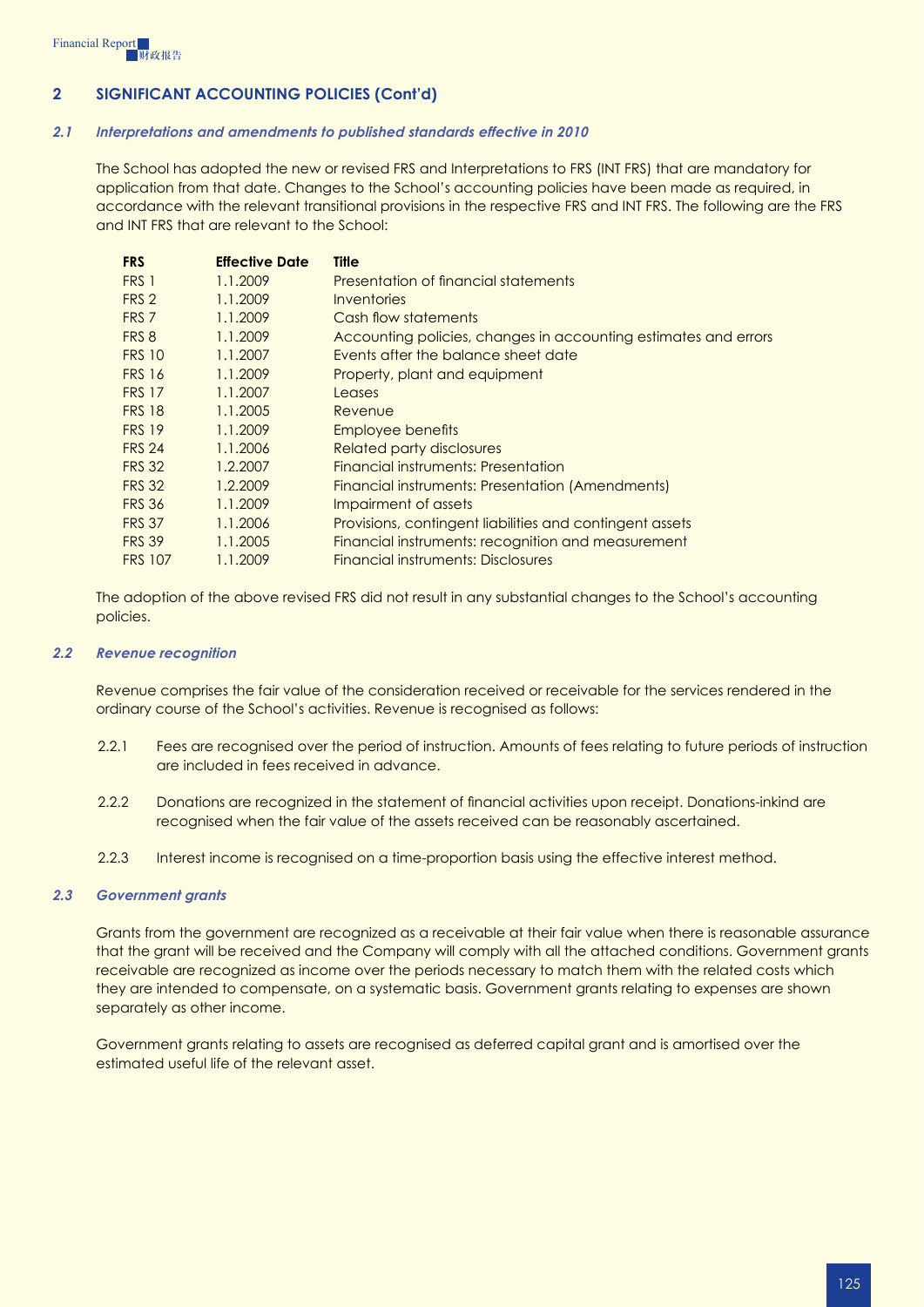#### *2.4 Property, plant and equipment*

#### 2.4.1 *Measurement*

All property, plant and equipment are initially recognized at cost and subsequently carried at cost less accumulated depreciation and accumulated impairment losses.

The cost of an item of property, plant and equipment includes its purchase price and any costs that are directly attributable to bringing the asset to the location and condition necessary for it to be capable of operating in the manner intended by management.

#### 2.4.2 *Depreciation*

Depreciation on property, plant and equipment is calculated using the straight-line method to allocate their depreciable amounts over their estimated useful lives. The estimate useful lives are as follows:

|                        | <b>Useful lives</b> |
|------------------------|---------------------|
| Furniture and fittings | 5 years             |
| Office equipment       | 5 years             |
| Computers              | 3 years             |
| Physio equipment       | 5 years             |
| Arts and music         | 5 years             |
| <b>School building</b> | 50 years            |
| Other equipment        | 3 years             |
| <b>Renovations</b>     | 2 years             |
|                        |                     |

The residual values and useful lives of property, plant and equipment are reviewed, and adjusted as appropriate, at each statement of financial position date. The effects of any revision of the residual values and useful lives are included in the statement of financial activities for the financial year in which the changes arise.

#### 2.4.3 *Subsequent expenditure*

Subsequent expenditure relating to property, plant and equipment that has already been recognised is added to the carrying amount of the asset only when it is probable that future economic benefits associated with the item will flow to the School and the cost of the item can be measured reliably. Other subsequent expenditure is recognised as repair and maintenance expenses in the statement of financial activities during the financial year in which it is incurred.

#### 2.4.4 *Disposal*

On disposal of an item of property, plant and equipment, the difference between the net disposal proceeds and its carrying amount is taken to the statement of financial activities.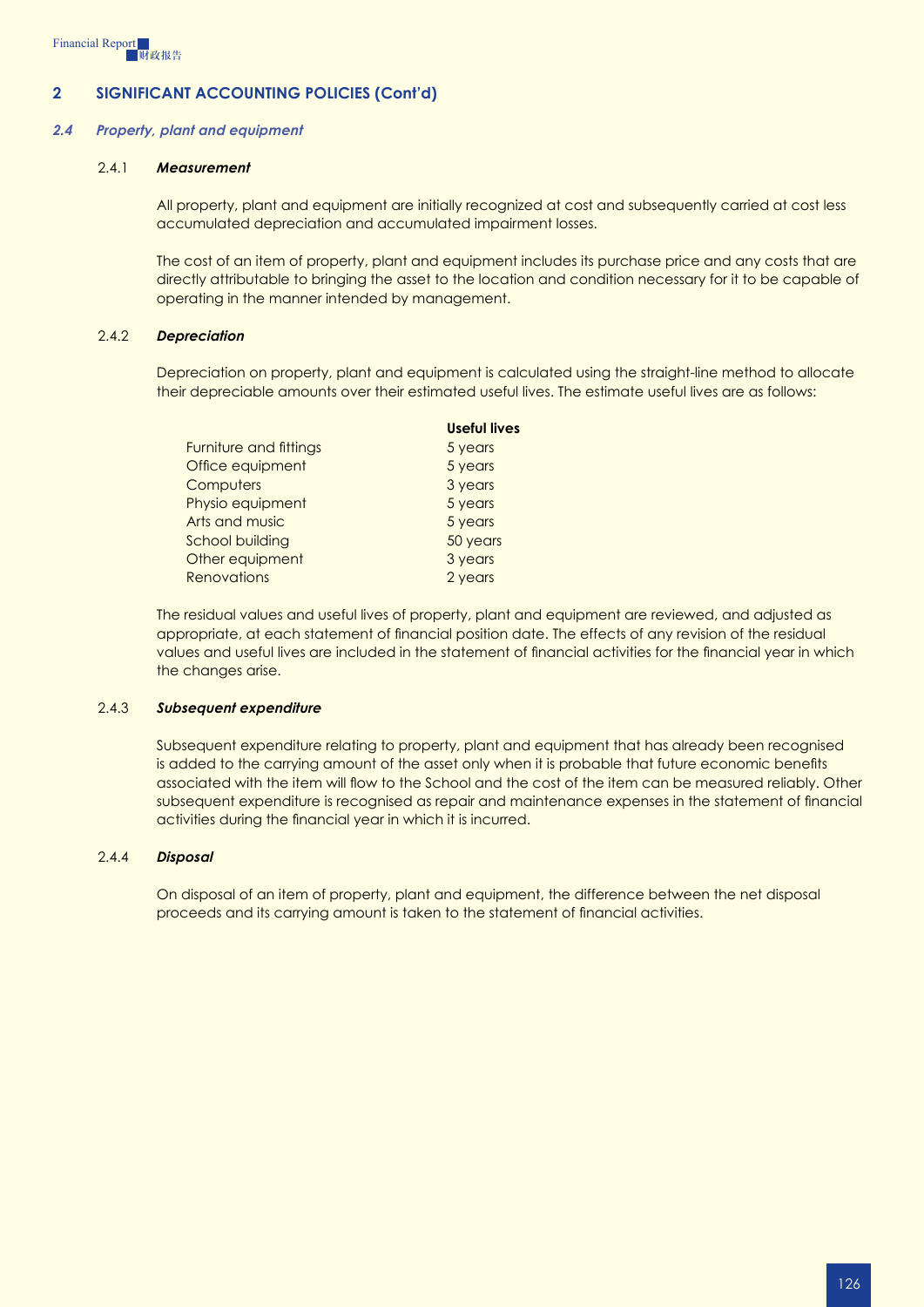#### *2.5 Impairment of non-financial assets*

Property, plant and equipment are reviewed for impairment whenever there is any indication that these assets may be impaired. If any such indication exists, the recoverable amount (i.e. the higher of the fair value less cost to sell and value in use) of the assets is estimated to determine the amount of impairment loss.

For the purpose of impairment testing of the assets, recoverable amount is determined on an individual asset basis unless the asset does not generate cash flows that are largely independent of those from other assets. If this is the case, recoverable amount is determined for the cashgenerating unit (CGU) to which the asset belongs.

If the recoverable amount of the asset (or CGU) is estimated to be less than its carrying amount, the carrying amount of the asset (or CGU) is reduced to its recoverable amount. The impairment loss is recognised in the statement of financial activities.

An impairment loss for an asset is reversed if; there has been a change in the estimates used to determine the assets' recoverable amount since the last impairment loss was recognised. The carrying amount of an asset is increased to its revised recoverable amount, provided that this amount does not exceed the carrying amount that would have been determined (net of depreciation) had no impairment loss been recognised for the asset in prior years. A reversal of impairment loss for an asset is recognised in the statement of financial activities.

#### *2.6 Fair value estimation of financial assets and liabilities*

The carrying amounts of current financial assets and liabilities, carried at amortised cost, are assumed to approximate their fair values due to their short-term nature.

#### *2.7 Operating leases*

Leases of assets in which a significant portion of the risks and rewards of ownership are retained by the lessor are classified as operating leases. Payments made under operating leases (net of any incentives received from the lessor) are taken to the statement of financial activities on a straightline basis over the period of the lease. When an operating lease is terminated before the lease period has expired, any payment required to be made to the lessor by way of penalty is recognised as an expense in the period in which termination takes place.

Rental on operating lease is charged to statement of financial activities. Contingent rents are recognised as an expense in the statement of financial activities in the financial year in which they are incurred.

#### *2.8 Trade and other payables*

Trade and other payables are initially recognized at fair value, and subsequently carried at amortized cost, using the effective interest method.

#### *2.9 Provisions for other liabilities and charges*

Provisions for other liabilities and charges are recognised when the School has a present legal or constructive obligation as a result of past events, it is more likely than not that an outflow of resources will be required to settle the obligation and the amount has been reliably estimated.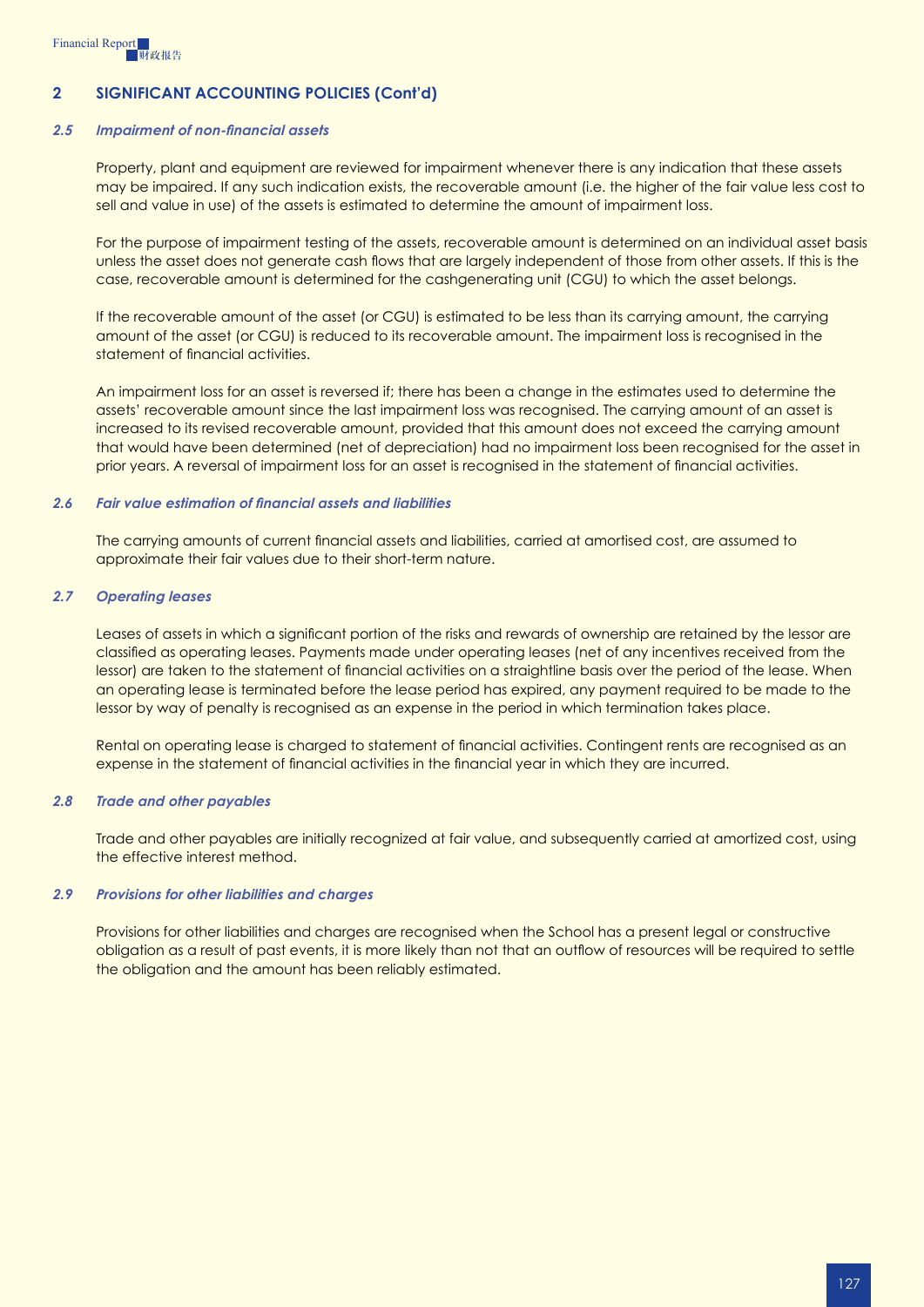#### *2.10 Financial assets*

#### 2.10.1 *Classification*

The School classifies its financial assets in the following category: loans and receivables. The classification depends on the purpose for which the assets were acquired. Management determines the classification of its financial assets at initial recognition and re-evaluates this designation at every statement of financial position date.

Loans and receivables are non-derivative financial assets with fixed or determinable payments that are not quoted in an active market. They are included in current assets, except those maturing later than 12 months after the statement of financial position date which are classified as non-current assets. Loans and receivables are classified within "trade and other receivables" and "cash and cash equivalents" on the statement of financial position.

#### 2.10.2 *Recognition and derecognition*

Financial assets are derecognized when the rights to receive cash flows from the financial assets have expired or have been transferred and the School has transferred substantially all risks and rewards of ownership.

#### 2.10.3 *Measurement*

Financial assets are initially recognized at fair value plus transaction costs.

Loans and receivables are subsequently carried at amortized cost using effective interest method.

#### 2.10.4 *Impairment*

The School assesses at each statement of financial position date whether there is objective evidence that a financial asset or a group of financial assets is impaired.

An allowance for impairment of loans and receivables is recognized when there is objective evidence that the School will not be able to collect all amounts due according to the original terms of the receivables. Significant financial difficulties of the debtor, probability that the debtor will enter bankruptcy or financial reorganization, and default or delinquency in payments are considered indicators that the receivable is impaired. The amount of the allowance is the difference between the asset's carrying amount and the present value of estimated future cash flows, discounted at the original effective interest rate. The amount of the allowance for impairment is recognized in the statement of financial activities within "Administrative expenses".

#### *2.11 Cash and cash equivalents*

Cash and cash equivalents include cash on hand and deposits with financial institutions.

#### *2.12 Inventories*

Inventories are carried at the lower of cost and net realizable value. Cost is determined using the first-in, first-out basis. The cost of inventories comprises the purchase costs.

Net realisable value is the selling price which is equivalent to the purchase price.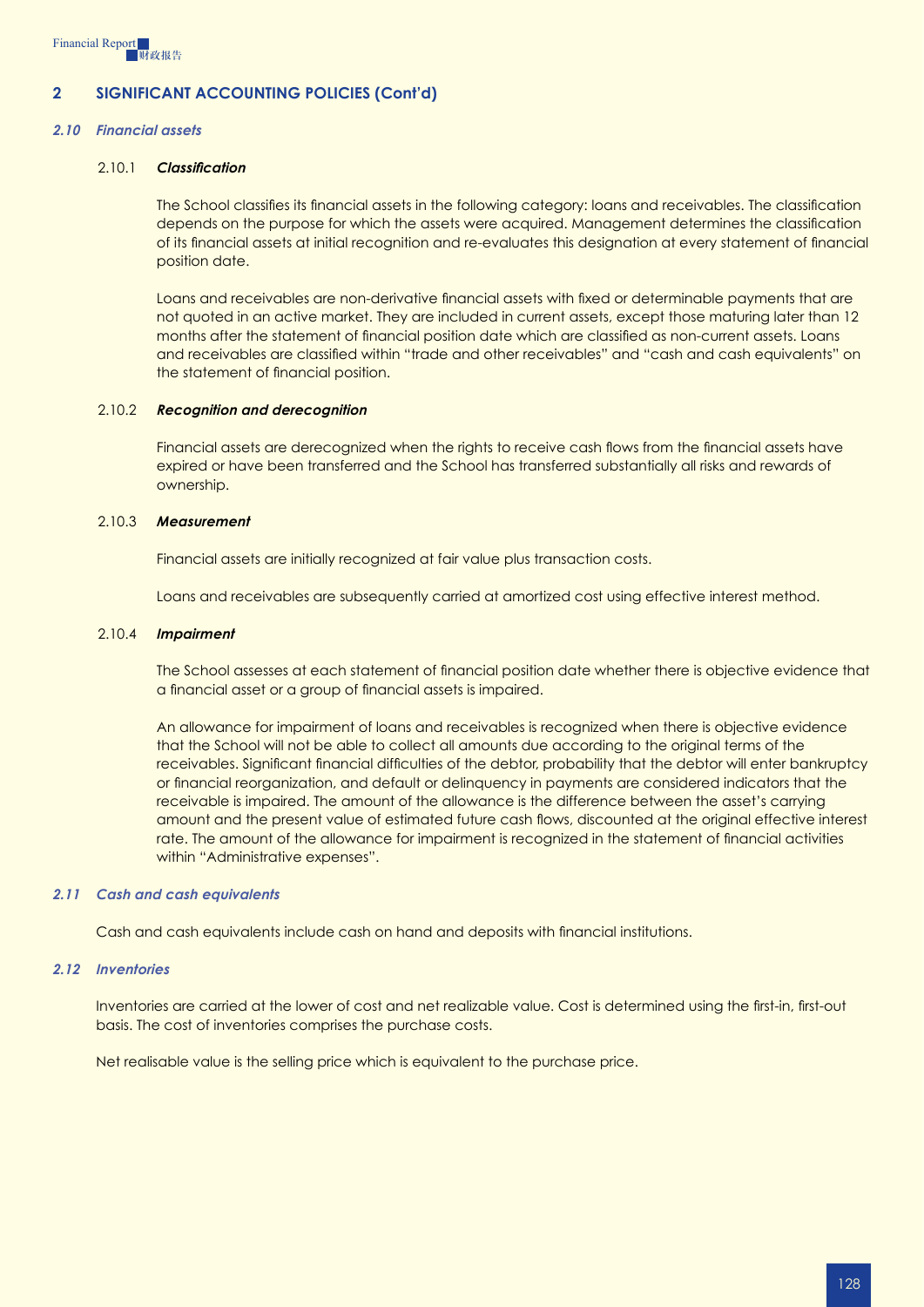#### *2.13 Employee compensation*

#### (a) **Defined contribution plans**

Defined contribution plans are post-employment benefit plans under which the School pays fixed contributions into separate entities such as the Central Provident Fund ("CPF"), on mandatory, contractual or voluntary basis. The School has no further payment obligations once the contributions have been paid. The School's contribution to defined contribution plans are recognized as employee compensation expense when they are due.

#### (b) **Employee leave entitlement**

Employee entitlements to annual leave other than teaching staff are recognized when they accrue to employees. Unused annual leave are not allowed to be carried forward to the following calendar year.

#### *2.14 Related parties*

Related parties are entities with one or more common management committee members. Parties are considered to be related if one party has the ability to control the other party or exercise influence over the party in making financial and operating decisions.

#### **3 Critical accounting estimates, assumptions and judgments**

Estimates, assumptions and judgements are continually evaluated and are based on historical experience and other factors, including expectations of future events that are believed to be reasonable under the circumstances.

#### *3.1 Critical accounting estimates and assumptions*

The School makes estimates and assumptions concerning the future. The resulting accounting estimates will, by definition, seldom equal the related actual results. The estimates and assumptions that have a significant risk of causing a material adjustment to the carrying amounts of assets and liabilities within the next financial year are discussed below.

#### *3.2 Critical judgements in applying the entity's accounting policies*

The key assumptions concerning the future and other key sources of estimation uncertainty at the statement of financial position date, that have a significant risk of causing a material adjustment to the carrying amounts of assets and liabilities within the next financial year, are discussed below.

#### *Estimated useful lives of property, plant and equipment*

The School reviews annually the estimated useful lives of property, plant and equipment based on factors such as business plans and strategies, expected level of usage and future technological developments. It is possible that future results of operations could be materially affected by changes in these estimates brought about by changes in the factors mentioned.

#### *Impairment of property, plant and equipment*

Property, plant and equipment are reviewed for impairment whenever there is any indication that the assets are impaired. If any such indication exists, the recoverable amount (i.e. higher of the fair value less cost to sell and value in use) of the assets is estimated to determine the impairment loss. The key assumptions for the value in use calculation are those regarding the growth rates, and expected change to selling price and direct costs during the year and a suitable discount rate.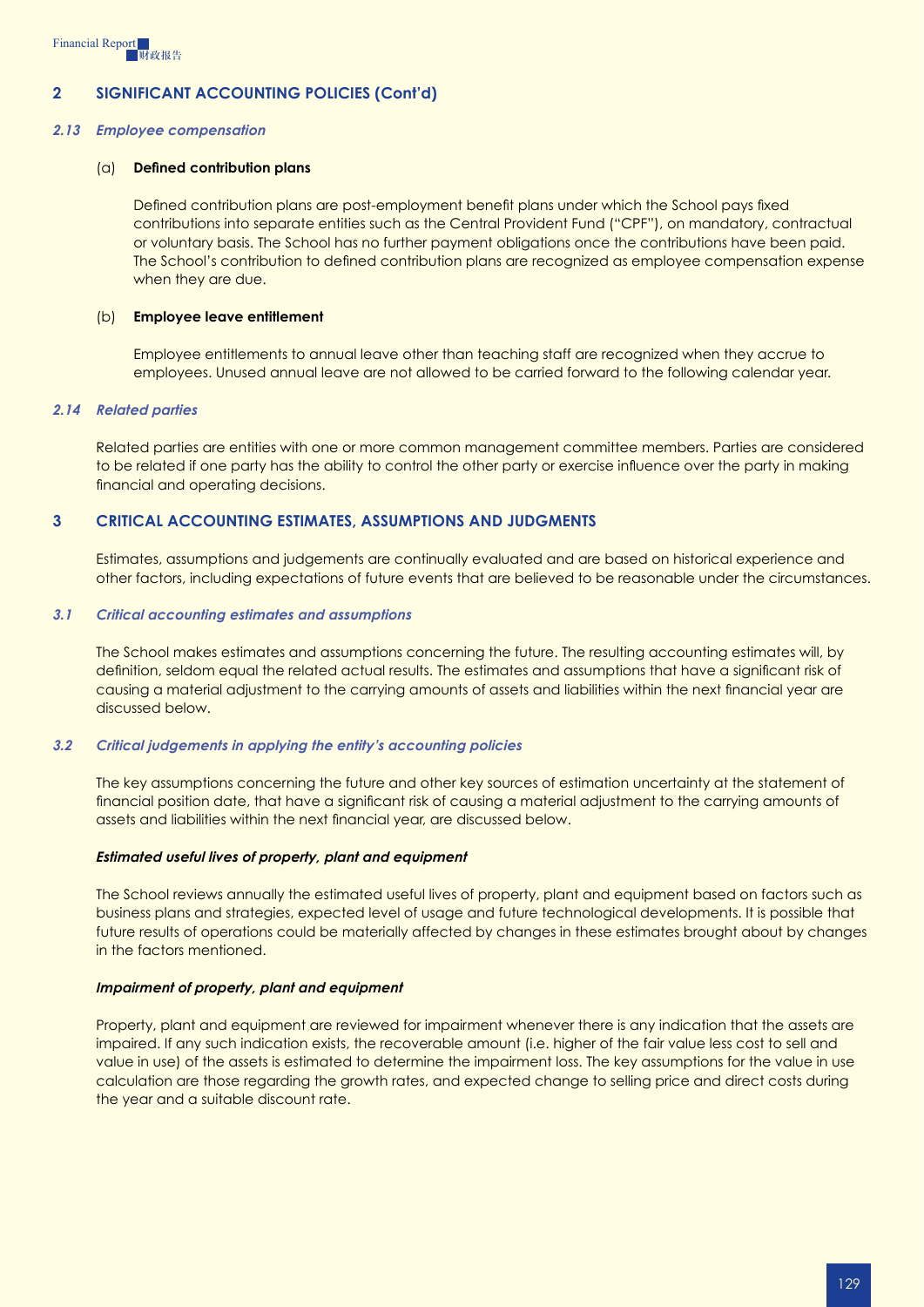

# **4 Cash and cash equivalents**

|                       | 2011      | 2010      |
|-----------------------|-----------|-----------|
| Cash on hand          | 1,000     | 1,000     |
| Cash at banks         | 2,278,663 | 1,922,173 |
| <b>Fixed deposits</b> | 7,650,329 | 6,617,104 |
|                       | 9,929,992 | 8,540,277 |

Cash at bank earns interest at a weighted-average rate of 0.0088% (2010: 0.0135%) per annum.

Fixed deposits earns interest rates ranging from 0.2500% to 0.6525% (2010: 0.2500% to 1.550%) per annum.

At the statement of financial position date, the carrying amounts of cash and cash equivalents approximated their fair values.

#### **5 Trade and other receivables**

|                          | 2011   | 2010<br>J |
|--------------------------|--------|-----------|
| <b>Grant receivables</b> | 20,875 | 48,756    |
| Outside parties          | 1,992  | 50,629    |
| Prepayments              | 4,507  | 357       |
| Accrued interests        | 22,330 | 16,526    |
|                          | 49,704 | 116,268   |

At the statement of financial position date, the carrying amounts of trade and other receivables balances approximated their fair values.

#### **6 Inventories**

|                       | 2011 | 2010 |
|-----------------------|------|------|
|                       |      | .    |
| <b>Closing stocks</b> | 39   | 157  |

At the statement of financial position date, the carrying amounts of inventories approximated their fair values.

## **7 Property, plant and equipment**

|                             | <b>Balance b/f</b> | <b>Additions</b> | (Disposals) | <b>Balance c/f</b> |
|-----------------------------|--------------------|------------------|-------------|--------------------|
|                             | 2010               |                  |             | 2011               |
| Cost                        |                    |                  |             |                    |
| Furniture and fittings      | 147,566            | 14,630           | (4,008)     | 158,188            |
| Office equipment            | 157.297            | 75,804           | (4, 387)    | 228,714            |
| Computers                   | 222,505            | 9,425            | (4,339)     | 227,591            |
| Physio equipment            | 662                | $\overline{0}$   | (2)         | 660                |
| Arts and music              | 94,486             | 1,095            | (2,625)     | 92,956             |
| School building             | 8.126.991          | $\Omega$         |             | 8,126,991          |
| <b>Building in progress</b> |                    | 182,073          |             | 182,073            |
| Other equipment             | 193,040            | 9.791            |             | 202,831            |
| <b>Renovations</b>          | 54,941             | 21,799           |             | 76,740             |
|                             | 8,997,488          | 314,617          | (15, 361)   | 9,296,744          |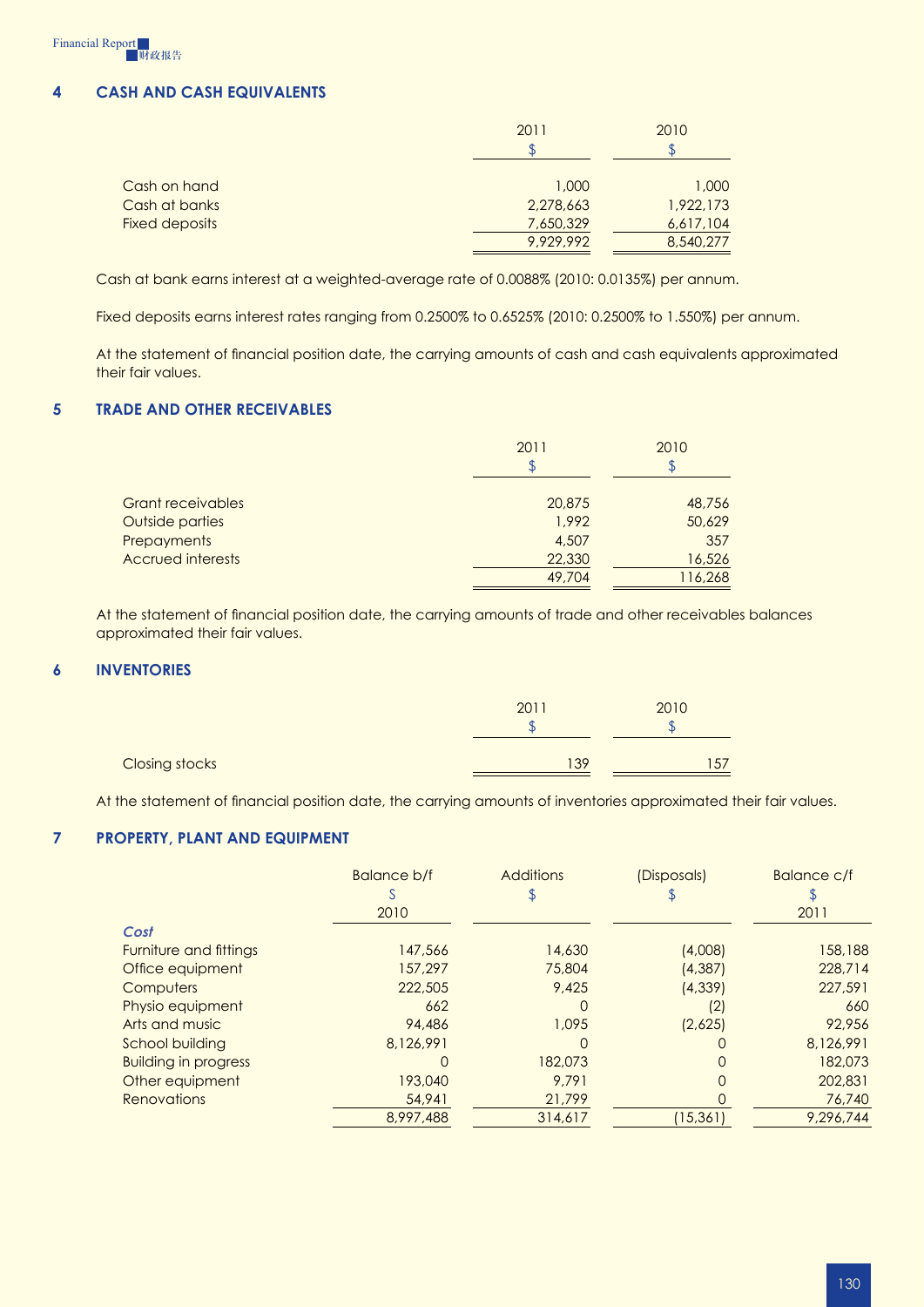

# **7 Property, plant and equipment (Cont'd)**

|                                 |             | Depreciation | (Written  |             |
|---------------------------------|-------------|--------------|-----------|-------------|
|                                 | Balance b/f | Charge       | back/off) | Balance c/f |
|                                 |             |              |           |             |
|                                 | 2010        |              |           | 2011        |
| <b>Accumulated depreciation</b> |             |              |           |             |
| Furniture and fittings          | 128,465     | 9.119        | (4,004)   | 133,580     |
| Office equipment                | 112,030     | 33,555       | (4, 385)  | 141,200     |
| <b>Computers</b>                | 126,810     | 50,983       | (4, 333)  | 173,460     |
| Physio equipment                | 659         |              |           | 659         |
| Arts and music                  | 90,469      | 1,432        | (2,622)   | 89,279      |
| School building                 | 796,203     | 162,540      |           | 958,743     |
| <b>Building in progress</b>     |             |              |           |             |
| Other equipment                 | 162,253     | 34,019       |           | 196,272     |
| <b>Renovations</b>              | 37,341      | 28,495       |           | 65,836      |
|                                 | 1,454,230   | 320,143      | (15, 344) | 1,759,029   |

|                             | <b>Balance b/f</b> | <b>Balance c/f</b> |
|-----------------------------|--------------------|--------------------|
|                             |                    |                    |
|                             | 2010               | 2011               |
| <b>Net book value</b>       |                    |                    |
| Furniture and fittings      | 19,101             | 24,608             |
| Office equipment            | 45,267             | 87,514             |
| Computers                   | 95,695             | 54,131             |
| Physio equipment            | 3                  |                    |
| Arts and music              | 4,017              | 3,677              |
| School building             | 7,330,788          | 7,168,248          |
| <b>Building in progress</b> | $\Omega$           | 182,073            |
| Other equipment             | 30,787             | 6,559              |
| <b>Renovations</b>          | 17,600             | 10,904             |
|                             | 7,543,258          | 7,537,715          |

|                             | <b>Balance b/f</b><br>2009 | <b>Additions</b> | (Disposals) | Balance c/f<br>2010 |
|-----------------------------|----------------------------|------------------|-------------|---------------------|
| Cost                        |                            |                  |             |                     |
| Furniture and fittings      | 136,456                    | 13,725           | (2,615)     | 147,566             |
| Office equipment            | 181,185                    | 20,812           | (44,700)    | 157,297             |
| <b>Computers</b>            | 78,982                     | 143,523          |             | 222,505             |
| Physio equipment            | 662                        |                  |             | 662                 |
| Arts and music              | 90.736                     | 3,750            |             | 94,486              |
| School building             | 8.126.991                  |                  |             | 8,126,991           |
| <b>Building in progress</b> |                            |                  |             |                     |
| Other equipment             | 193,040                    |                  |             | 193,040             |
| <b>Renovations</b>          | 19,749                     | 35,192           |             | 54,941              |
|                             | 8,827,801                  | 217,002          | (47, 315)   | 8,997,488           |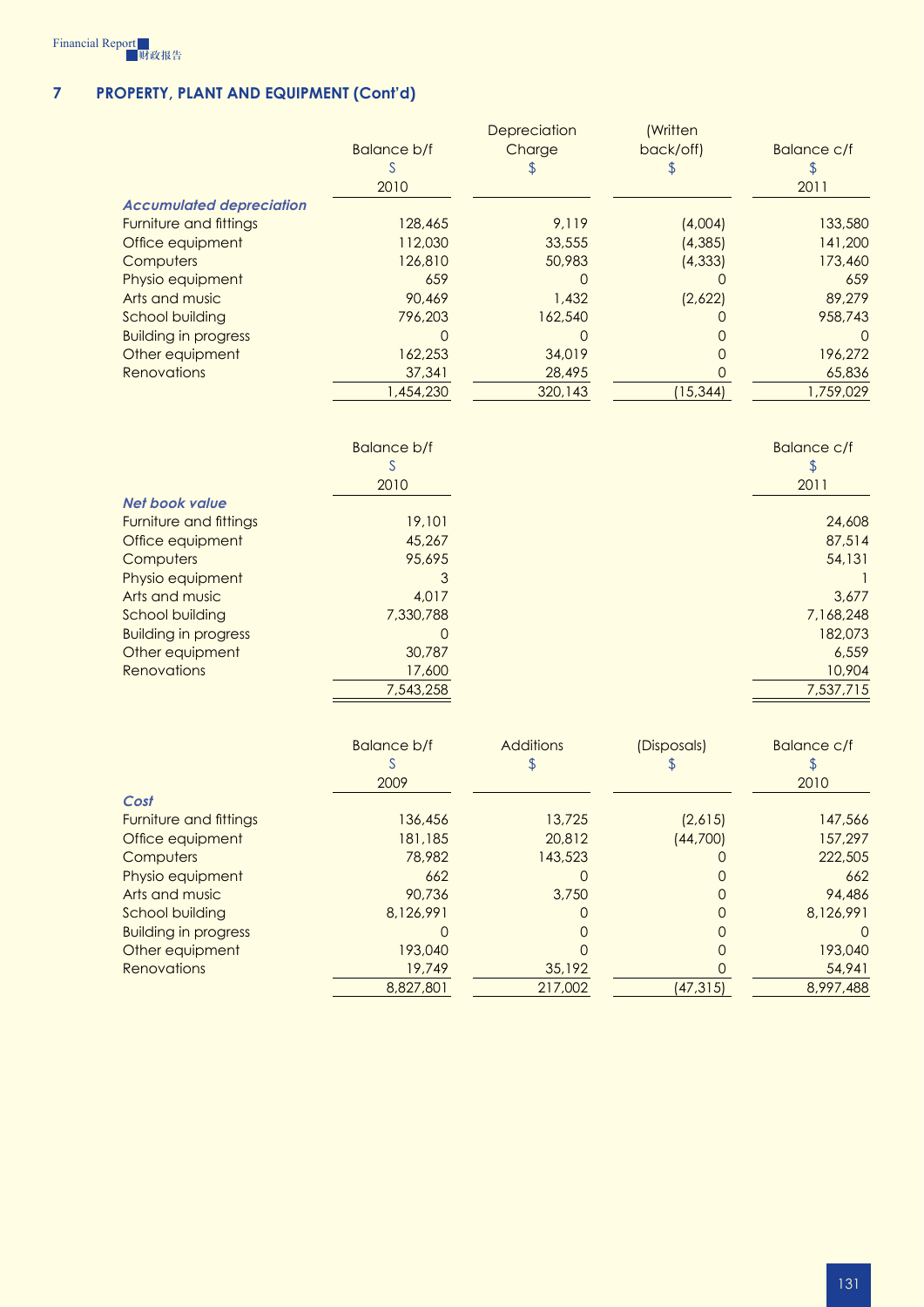

# **7 Property, plant and equipment (Cont'd)**

|                                 |             | Depreciation | (Written  |             |
|---------------------------------|-------------|--------------|-----------|-------------|
|                                 | Balance b/f | Charge       | back/off) | Balance c/f |
|                                 |             |              |           |             |
|                                 | 2009        |              |           | 2010        |
| <b>Accumulated depreciation</b> |             |              |           |             |
| Furniture and fittings          | 120,270     | 10,287       | (2,092)   | 128,465     |
| Office equipment                | 114,533     | 24,317       | (26, 820) | 112,030     |
| <b>Computers</b>                | 77,381      | 49,429       |           | 126,810     |
| Physio equipment                | 659         |              |           | 659         |
| Arts and music                  | 88,416      | 2.053        |           | 90,469      |
| School building                 | 633,663     | 162,540      |           | 796,203     |
| <b>Building in progress</b>     |             |              |           |             |
| Other equipment                 | 100,071     | 62,182       |           | 162,253     |
| <b>Renovations</b>              | 9,874       | 27,467       |           | 37,341      |
|                                 | 1,144,867   | 338,275      | (28, 912) | 1,454,230   |

|                             | <b>Balance b/f</b> | <b>Balance c/f</b> |
|-----------------------------|--------------------|--------------------|
|                             | 2009               | 2010               |
| <b>Net book value</b>       |                    |                    |
| Furniture and fittings      | 16,186             | 19,101             |
| Office equipment            | 66,652             | 45,267             |
| Computers                   | 1,601              | 95,695             |
| Physio equipment            | 3                  | 3                  |
| Arts and music              | 2,320              | 4,017              |
| School building             | 7,493,328          | 7,330,788          |
| <b>Building in progress</b> | 0                  | $\left($           |
| Other equipment             | 92,969             | 30,787             |
| <b>Renovations</b>          | 9,875              | 17,600             |
|                             | 7,682,934          | 7,543,258          |

# **8 Trade and other payables**

| 2011    | 2010    |
|---------|---------|
| 3.750   | 31,790  |
| 190,093 | 134,920 |
| 97,876  | 988     |
| 291,719 | 167,698 |
|         |         |

At the statement of financial position date, the carrying amounts of trade and other payables approximated their fair values.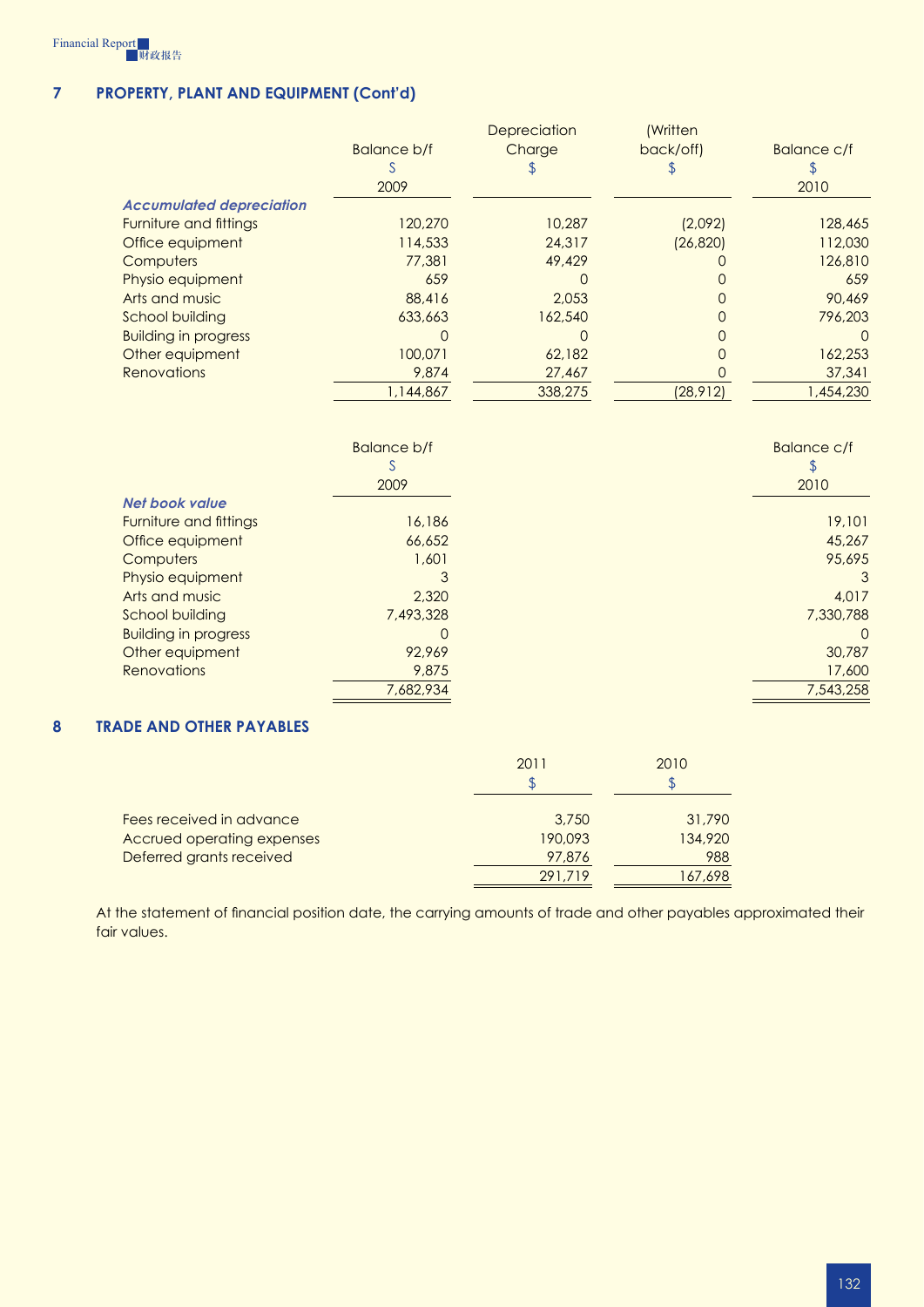

# **9 Deferred capital grants**

|                                      | 2011    | 2010    |
|--------------------------------------|---------|---------|
|                                      | \$      | \$      |
| Cost                                 |         |         |
| Balance at the beginning of the year | 620,831 | 477,308 |
| Received during the year             | 0       | 143,523 |
| Balance at the end of the year       | 620,831 | 620,831 |
| <b>Accumulated amortisation</b>      |         |         |
| Balance at the beginning of the year | 506,599 | 410,686 |
| Amortisation for the year            | 57,073  | 95,913  |
| Balance at the end of the year       | 563,672 | 506,599 |
| <b>Net carrying amount</b>           |         |         |
| Current                              | 57,159  | 57,059  |
| Non-current                          |         | 57,173  |
|                                      | 57,159  | 114,232 |
| <b>Comprised of:</b>                 |         |         |
| <b>Grants from Government</b>        | 9,310   | 18,542  |
| Grants from non-government           | 47,849  | 95,690  |
|                                      | 57,159  | 114,232 |

These amounts represent government grants and donations received from individuals and private organisations for the purchase and/or construction of property, plant and equipment. These grants and donations are amortised and recognised as income in proportion to the depreciation of the related assets.

#### **10 Accumulated general funds**

|                                               | 2011       | 2010       |
|-----------------------------------------------|------------|------------|
|                                               |            | \$         |
| Balance at the beginning of the year          | 5,621,013  | 4,305,569  |
| Surplus for the year                          | 1,404,013  | 2,687,702  |
| Adjustments to grant funding                  | (125, 797) | (28, 408)  |
|                                               | 6,899,229  | 6,964,863  |
| Transfers to reserved funds:                  |            |            |
| Project fund                                  | (351,003)  | (537, 540) |
| Sinking fund                                  | (351,003)  | (268, 770) |
| Student assistance fund                       | (351,003)  | (537, 540) |
| Balance at the end of the year                | 5,846,220  | 5,621,013  |
| Adjustments to grant funding is comprised of: |            |            |
| NCSS grant (over) funding FY 2009/2010        | (21, 778)  |            |
| NCSS grant under funding FY 2008/2009         | $\left($   | 17,879     |
| TOTE Board (over) funding FY 2009/2010        | (103, 857) | $\left($   |
| TOTE Board (over) funding FY 2008/2009        | O          | (46, 287)  |
| Government grant - Jobs credit FY 2009/2010   | (162)      |            |
|                                               | (125, 797) | (28, 408)  |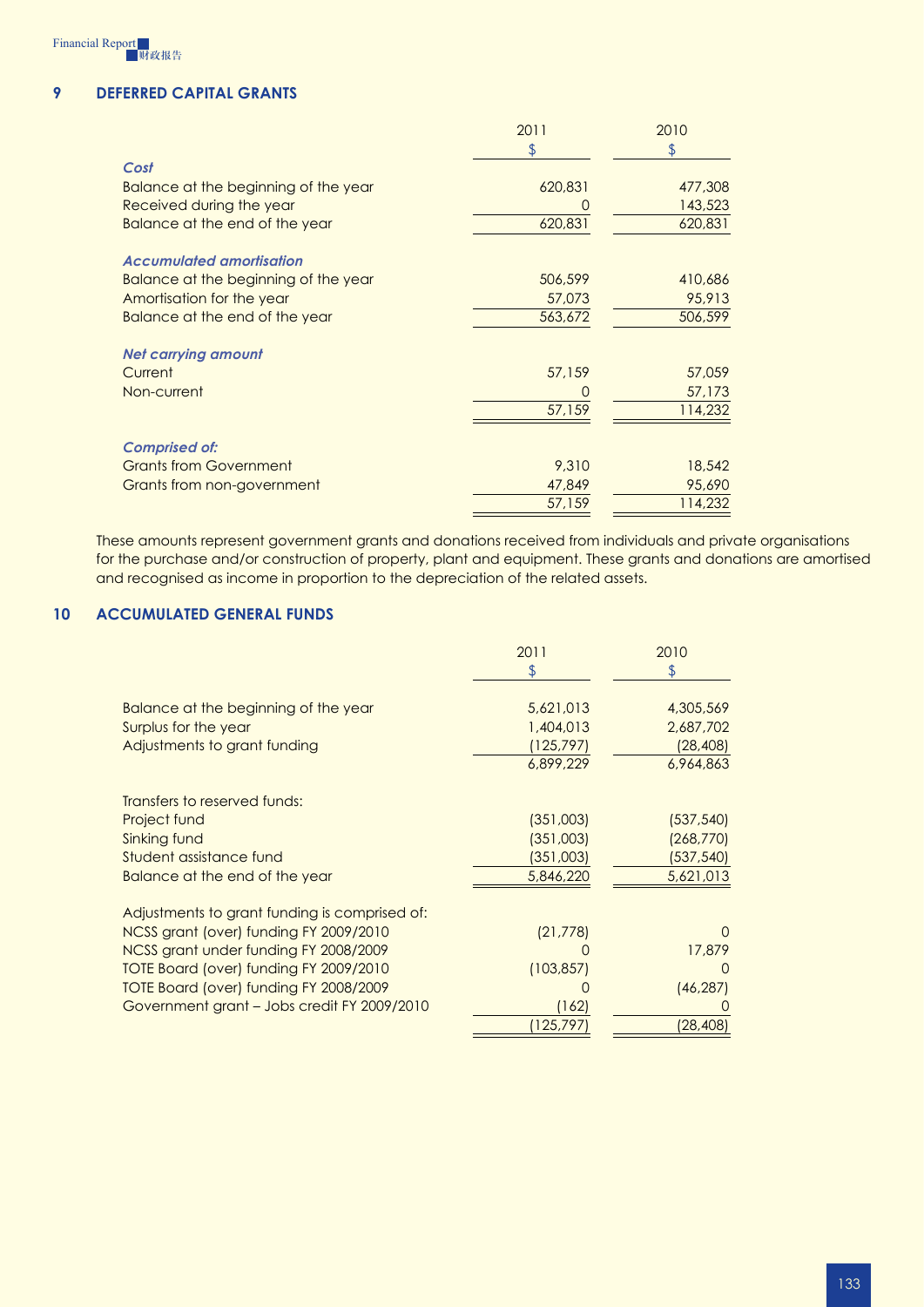

## **11 PROJECT Fund**

|                                      | 2011<br>\$ | 2010<br>\$ |
|--------------------------------------|------------|------------|
| Balance at the beginning of the year | 894,719    | 357,179    |
| Transfer from accumulated funds      | 351,003    | 537,540    |
|                                      | 1,245,722  | 894,719    |
| Expenditures during the year         | (9, 253)   |            |
| Balance at the end of the year       | 1,236,469  | 894,719    |
|                                      |            |            |

This fund was approved by the School Management Committee to set aside for school building extension, school improvement and upgrading works, also for projects/programmes that will meet the needs of the pupils.

Currently, the Annex Building is jointly funded from this project fund (5%) and by the Ministry of Education (95%).

#### **12 Sinking fund**

|                                      | 2011      | 2010    |
|--------------------------------------|-----------|---------|
|                                      |           |         |
| Balance at the beginning of the year | 1,286,089 | 748,549 |
| Transfer from accumulated funds      | 351,003   | 537,540 |
| Balance at the end of the year       | 1,637,092 | 286.089 |

The sinking fund was set up for major repairs and maintenance of the School's building.

# **13 Student assistance fund**

|                                      | 2011      | 2010     |
|--------------------------------------|-----------|----------|
|                                      |           |          |
| Balance at the beginning of the year | 604,651   | 380,920  |
| Transfer from accumulated funds      | 351,003   | 268,770  |
|                                      | 955,654   | 649,690  |
| Expenditures during the year         | (54, 474) | (45,039) |
| Balance at the end of the year       | 901,180   | 604,651  |
|                                      |           |          |

The student assistance fund was set up to provide financial assistance to pupils in need.

#### **14 Curriculum enhancement fund**

|                                      | 2011     | 2010      |
|--------------------------------------|----------|-----------|
| Balance at the beginning of the year | 1,159    | $\Omega$  |
| Grants received during the year      | 80,000   | 80,000    |
|                                      | 81.159   | 80,000    |
| Expenditures during the year         | (60,350) | (78, 841) |
| Balance at the end of the year       | 20,809   | 1,159     |

This fund was set up to promote and sustain school-based initiatives in enhancing the quality of the school's curriculum and co-curriculum.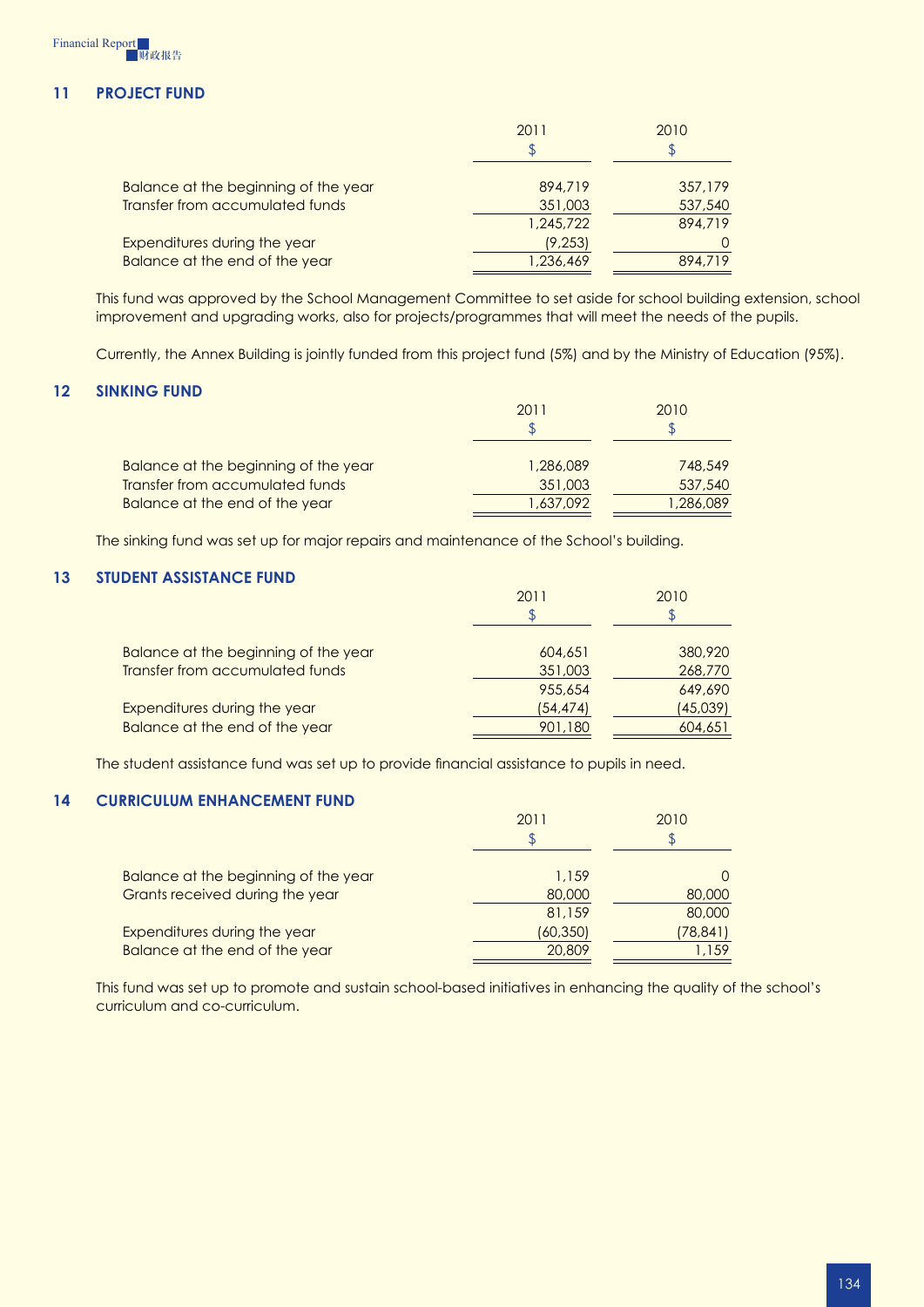## **15 Opportunity fund**

|                                      | 2011    | 2010    |
|--------------------------------------|---------|---------|
|                                      |         |         |
| Balance at the beginning of the year | 10.971  | 5,453   |
| Grants received during the year      | 10,972  | 14,526  |
|                                      | 21,943  | 19,979  |
| Expenditures during the year         | (5,940) | (9,008) |
| Balance at the end of the year       | 16,003  | 10,971  |

The opportunity fund is an initiative by MOE started in financial year ended 31 March 2007 allocating funds for students in need.

## **16 Project reserves**

|                                      | 2011     | 2010     |
|--------------------------------------|----------|----------|
| Balance at the beginning of the year | 8,840    | 28,844   |
| Grants received during the year      |          |          |
|                                      | 8,840    | 28,844   |
| Expenditures during the year         | (8, 840) | (20,004) |
| Balance at the end of the year       |          | 8,840    |

These reserves are contributions set aside for the School's operation expenses and upgrading works. These reserves were fully expended during the year.

#### **17 School building fund**

|                                      | 2011      | 2010      |
|--------------------------------------|-----------|-----------|
|                                      |           | \$        |
| Cost                                 |           |           |
| Balance at the beginning of the year | 8,113,244 | 8,113,244 |
| Received during the year             | 183,113   | $\Omega$  |
| Balance at the end of the year       | 8,296,357 | 8,113,244 |
| <b>Accumulated amortisation</b>      |           |           |
| Balance at the beginning of the year | 795,653   | 633,388   |
| Amortisation for the year            | 163,304   | 162,265   |
| Balance at the end of the year       | 958,957   | 795,653   |
| <b>Net carrying amount</b>           | 7,337,400 | 7,317,591 |
| <b>Comprised of:</b>                 |           |           |
| <b>Grants from Government</b>        | 4,727,888 | 4,658,235 |
| Grants from non-government           | 2,609,512 | 2,659,356 |
|                                      | 7,337,400 | 7.317.591 |

The school building fund was set up for the purpose of constructing the School's building which was finished in year 2005. Ninety (90%) percent of the cost was funded by the MOE and the other ten (10%) percent was by Metta Welfare Association, a related party.

In financial year 2009, the School set up a training kitchen wherein 95% of the cost was funded by MOE and the other 5% by the School.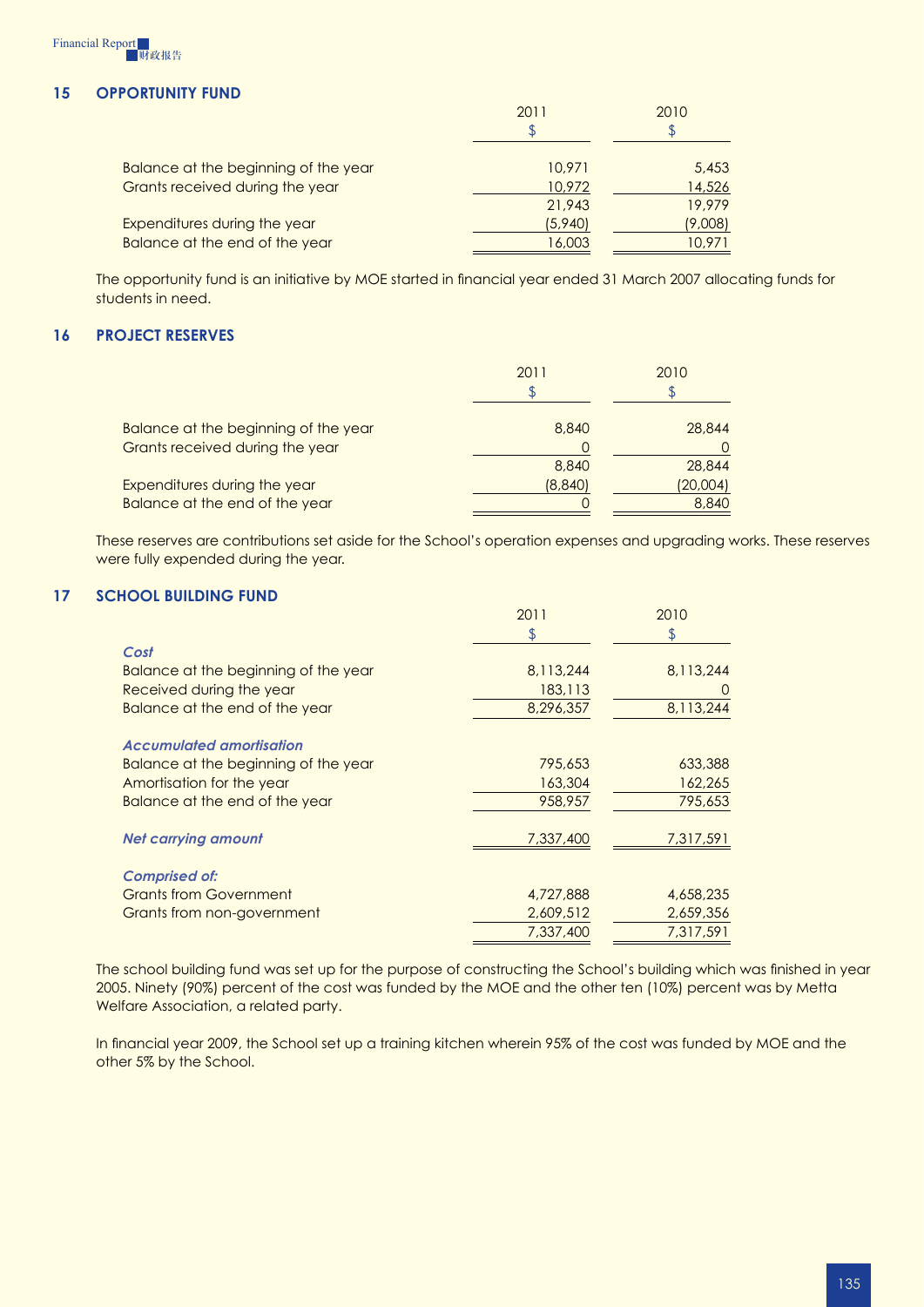

## **18 School building fund - extension**

|                                      | 201        | 2010     |
|--------------------------------------|------------|----------|
|                                      |            |          |
| Balance at the beginning of the year |            | $\Omega$ |
| Grants received during the year      | 168,810    | 0        |
|                                      | 168,810    | 0        |
| Expenditures during the year         | (167, 822) | $\Omega$ |
| Balance at the end of the year       | 988        |          |

In the current financial year, the Annex Building is jointly funded by the School Project Fund (5%) and by the Ministry of Education (95%).

## **19 Staff training vote fund**

|                                      | 2011     | 2010      |
|--------------------------------------|----------|-----------|
| Balance at the beginning of the year | 172,997  | 137,215   |
| Grants received during the year      | 88,550   | 84,425    |
|                                      | 261,547  | 221,640   |
| Expenditures during the year         | (89,036) | (48, 643) |
| Balance at the end of the year       | 172,511  | 172.997   |
|                                      |          |           |

In financial year 2006, MOE solely funded this fund. A sum of S\$1,100 is allocated for each staff to receive appropriate trainings in order to improve the quality of their services.

## **20 Designated donations**

Donations-in-kind received during the year are as follows:

|                                   | 2011   | 2010             |
|-----------------------------------|--------|------------------|
| School meals                      | 7,000  | $\left( \right)$ |
| School uniforms and fees          |        | 5,000            |
| Art programmes / Performing arts  |        | 5,523            |
| Sports programmes                 | 850    | 3,500            |
| <b>Children's Day celebration</b> | 3.052  | O                |
| <b>Teachers' Day celebration</b>  |        | 200              |
|                                   | 10,902 | 14,223           |

## **21 Income tax**

The School is one of the ten (10) welfare centres provided by Metta Welfare Association which is a registered charity under the Charities Act 1982 and is exempted from tax.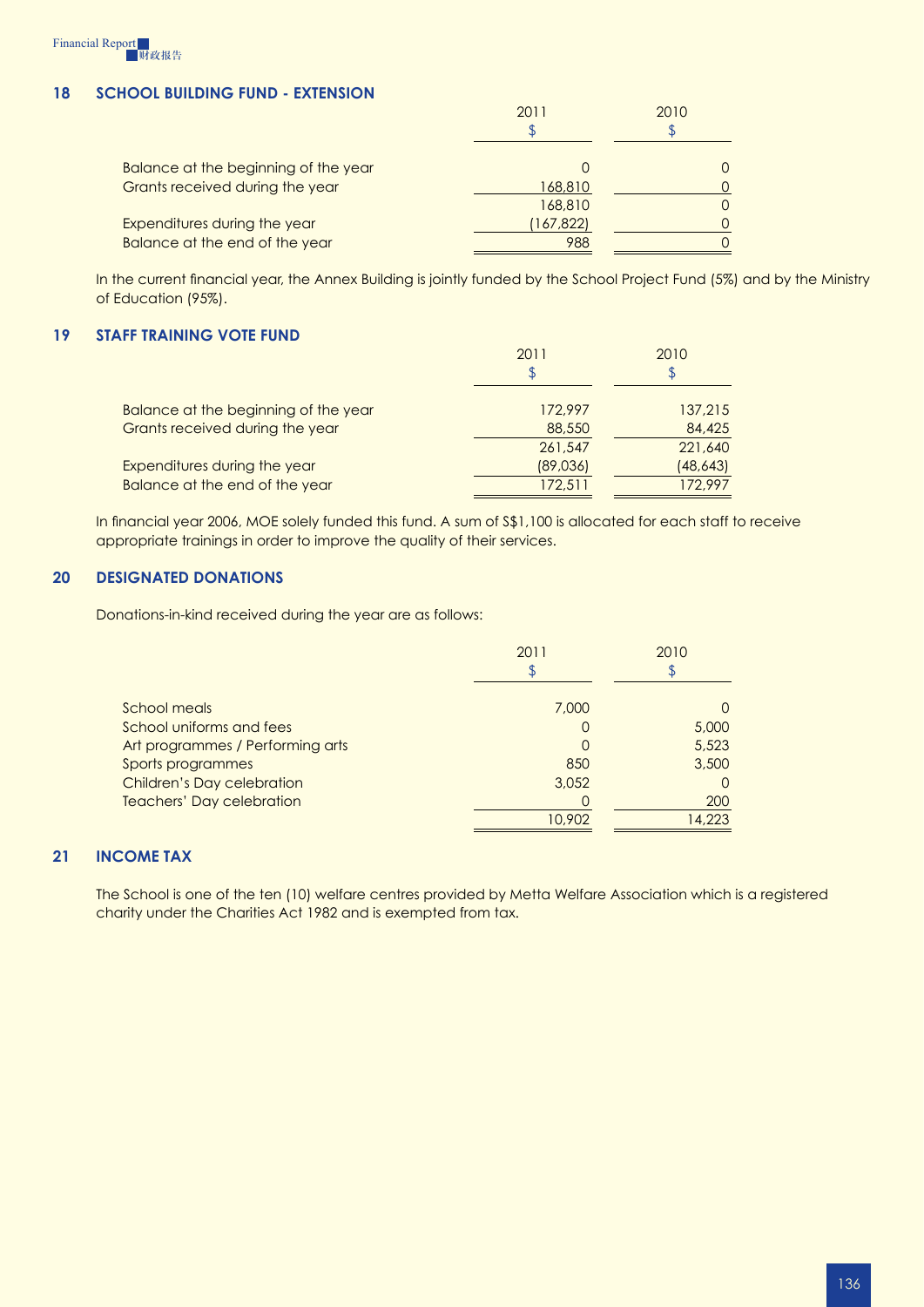

# **22 Singapore Totalisator Board's funding**

The Singapore Totalisator Board funds students doing Vocational / Mainstream Secondary Curriculum. The balance of such funding is as follows:

|                                                | 2011           | 2010                    |
|------------------------------------------------|----------------|-------------------------|
|                                                | $\frac{1}{2}$  | $\sqrt[6]{\frac{1}{2}}$ |
| <b>Receipts</b>                                |                |                         |
| <b>Donations</b>                               | 29             | 15                      |
| <b>School fees</b>                             | 13,820         | 13,200                  |
|                                                | 13,849         | 13,215                  |
| <b>Expenditures</b>                            |                |                         |
| Communications                                 | 198            | 181                     |
| <b>Designated expenditures</b>                 | 438            | 521                     |
| Depreciation                                   | 16,593         | 12,406                  |
| Fixed asset written off                        |                | 675                     |
| Purchase of equipment and furniture            | 722            | $\Omega$                |
| Insurance                                      | 98             | 112                     |
| Licence fees                                   | $\overline{4}$ | $\overline{4}$          |
| Maintenance                                    | 4,139          | 4,949                   |
| Pupil welfare                                  | 3,588          | 505                     |
| Professional fees and other services           | 2,109          | 1,202                   |
| Pre-vocational program                         | 22,302         | 15,979                  |
| Recruitment                                    | 133            | 29                      |
| Rental of equipment                            | 123            | 142                     |
| Supplies and materials                         | 13,235         | 9,058                   |
| <b>School functions</b>                        | 4,133          | 1,804                   |
| Security guards                                | 2,639          | 453                     |
| Salaries and allowances                        | 173,608        | 112,336                 |
| <b>Staff welfare</b>                           | 5,114          | 1,655                   |
| <b>Transport claims</b>                        | 524            | 120                     |
| <b>Utilities</b>                               | 4,816          | 3,451                   |
|                                                | 254,517        | 165,582                 |
| (Deficit) for the year                         | (240, 668)     | (152, 367)              |
| Grants received during the year                | 273,594        | 192,966                 |
| Grant receivable - 4th quarter                 | $\overline{0}$ | 58,134                  |
| Grant receivable - 2% retention                | 5,584          | 5,124                   |
|                                                | 279,178        | 256,224                 |
| Net surplus for the year after grants received | 32,926         | 40,599                  |
| Accumulated funds at the beginning of the year | 40,599         | 46,287                  |
| Adjustments made during the year               | (40, 599)      | (46, 287)               |
| Accumulated funds at the end of the year       | 32,926         | 40,599                  |
|                                                |                |                         |